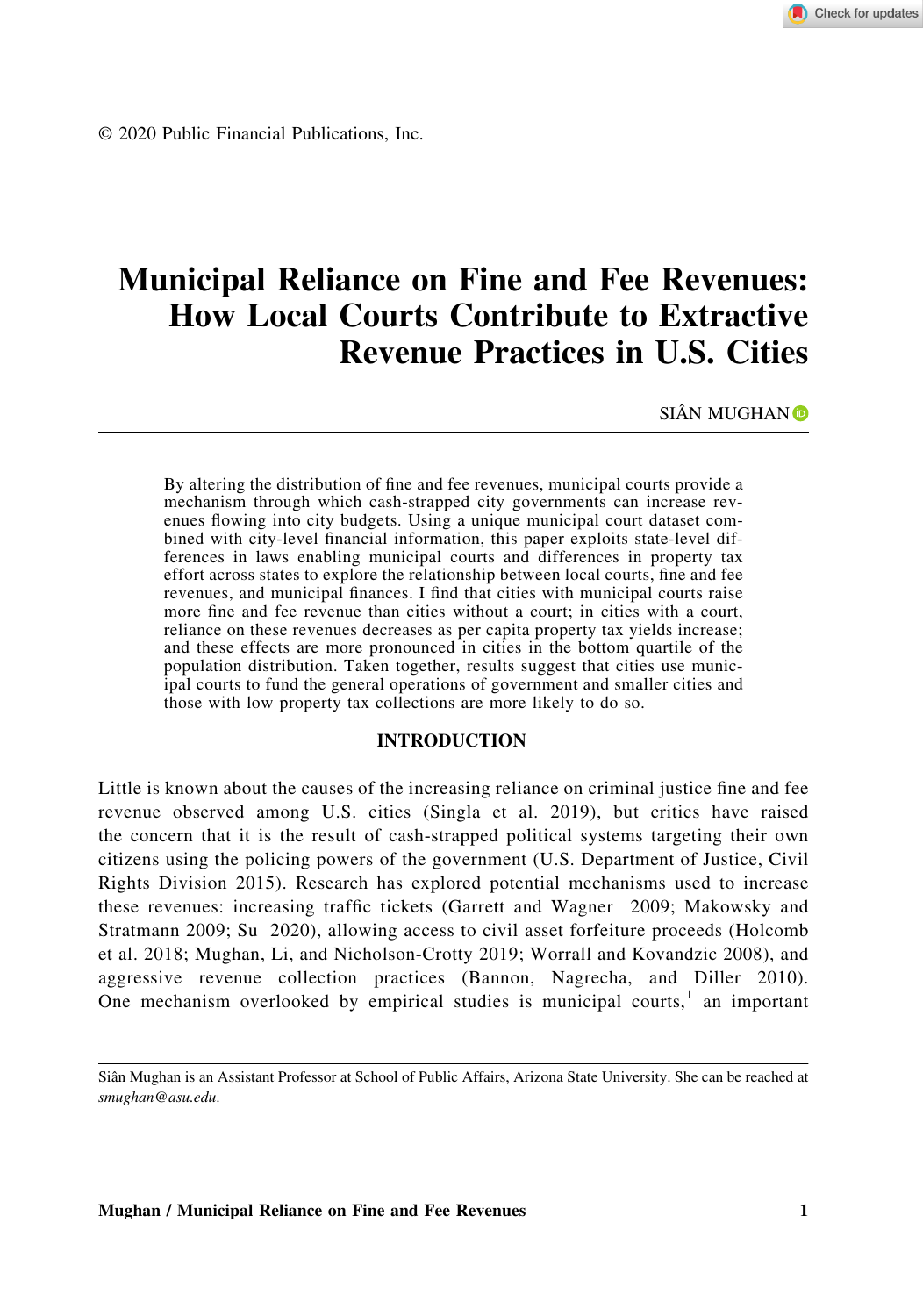omission as municipal courts are the primary determinant of the amount of fine and fee revenue retained by local governments.

Proponents of local courts argue that they remove pressure on state trial courts while providing a valuable local service, adjudicating low‐level offenses according to the values held by the local community (Lamber and Luskin 1991; Tennessee Comptroller of the Treasury, Office of Research 2004). Others are skeptical of this rationale, suspecting their true purpose is to function as cash machines for their municipalities (Carpenter, Sweetland, and McDonald 2019). This perception gained

### APPLICATIONS FOR PRACTICE

- Municipal courts create the opportunity and incentive for local governments to generate revenues through their criminal justice systems.
- Reliance on criminal justice revenues is particularly pronounced in small municipalities.
- A key component of the public policy problem referred to as "policing‐for‐profit" is financial—governments are more likely to engage in this behavior when they have direct access to criminal justice revenues and when access to revenues from other sources is limited.
- Policymakers interested in police reform or concerned about policing‐for‐profit should consider financial reform (or abolition) of municipal courts.

traction after a U.S. Department of Justice (DOJ) investigation into the Ferguson Police Department in Missouri uncovered a system of governance organized around revenue extraction through the judicial branch (U.S. Department of Justice, Civil Rights Division 2015).

While Ferguson garnered the most headlines, there is no reason to believe that the Ferguson city government was the first or the only local government to abuse the revenue potential courts present. A recent analysis of municipal finances found cities that are heavily reliant on fine and fee revenue tend to be those with limited tax bases and/or *independent local courts* (Maciag 2019)."<sup>2</sup> The size of a given government's tax base is partially determined by the characteristics of the local population, but it is also the result of political choices; in environments where officials are loath to raise taxes, court fines and fees present an appealing alternative. As a municipal court judge in Alabama commented, "They don't want to say they are raising taxes, but every time they raise court costs, guess what you are doing? What they have done is make us a collection agency for some of the stuff they are doing in Montgomery (Cleek 2019)."

Excessive reliance on fine and fee revenues is problematic from a budgetary perspective as court fines and fees seldomly bring in as much revenue as is forecasted; in 2012, Alabama estimated that an increase in legal charges would generate \$36 million annually, yet in 2013 the increase produced just half that amount (Public Affairs Research Council of Alabama 2015). There is also growing concern that excessive reliance on fines and fees distracts courts from their primary mission of administering justice and perverts the public's perception of the courts (Supreme Court of Kansas 2018). Even actors within the

<sup>&</sup>lt;sup>1</sup>To the best of the author's knowledge, municipal courts have only been discussed in the academic legal literature. See Lamber and Luskin (1991) or Olson and Huth (1998).

<sup>&</sup>lt;sup>2</sup>Many observers consider a municipality to be heavily reliant on fine and fee revenues when these revenues make up over 10 percent of total revenues (for example, see Carpenter, Sweetland, and McDonald 2019).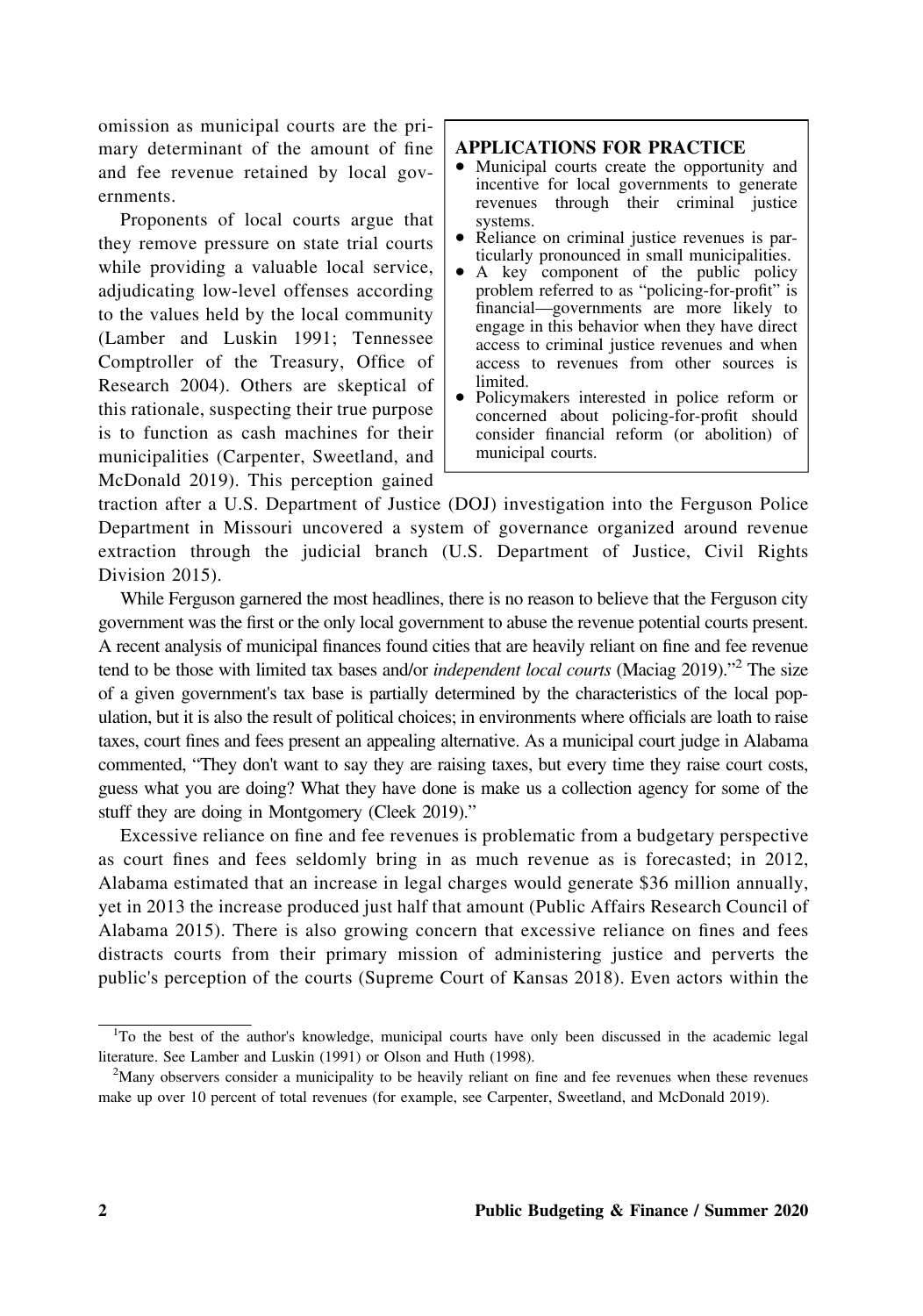justice system appear concerned; states around the country have launched investigations into revenue practices in their municipal courts (see, e.g., Kansas Supreme Court 2018; Supreme Court Committee of New Jersey 2018; Tennessee Comptroller of the Treasury, Office of Research 2004). A task force convened by the Supreme Court of New Jersey expressed deep concern over excessive use fines and fees as well as revenue‐orientated practices in the state's municipal courts.<sup>3</sup> In the neighboring state of New York, a judicial handbook intended to be a "…one-stop-shopping handbook of best practices…" for local officials reminds these officials:

…While it is true that Justice Courts can be a source of revenue for their sponsoring localities…Justice Courts are not to be viewed as revenue generating entities for their municipalities… Even if Justice Court activities may affect the locality's fiscal balance, the Court's constitutional obligation is to decide every case fairly and independently for all litigants without regard for the sponsoring locality's potential revenue and costs. (New York Justice Court Task Force 2015, p 18)

Using a unique dataset containing all municipal courts in the United States in combination with city government financial and socioeconomic data spanning 2009 to 2016, this paper explores the effect of the financial incentive municipal courts present on the revenue structure of city governments. Specifically, I examine whether local courts are used to increase criminal justice revenues flowing into city coffers and if the propensity to do so is stronger when access to property tax revenues is limited. Because a nontrivial number of cities in the sample report zero fine and fee revenues, a two‐stage selection model is used to account for potential selection bias, resulting from unobserved differences between these cities and cities reporting positive fine and fee receipts.

Estimates derived using ordinary least squares and instrumental variables regression indicate that municipal courts increase fine and fee revenues by up to 102 percent. The effect size is three times larger in cities in the bottom quartile of the population distribution (fewer than 7,048 residents) compared to those in the top quartile (populations of 37,847 or more). Additionally, the impact of municipal courts on fine and fee revenues diminishes as per capita property tax yields increase, a relationship that *only* holds in cities with municipal courts. Taken together, the results suggest that municipal courts serve as a mechanism to increase financial penalties in the criminal justice system, and this behavior is particularly prevalent in small cities and cities with limited access to property tax dollars. $4$ 

<sup>&</sup>lt;sup>3</sup>Revenue-orientated practices are policies and/or punishments, whose primary purpose is to increase receipts. Common examples are bench warrants and/or drivers' license suspensions for failure to pay court debt. The New Jersey Report also cites the excessive use of discretionary contempt assessments, which garnered \$22 million between 2015 and 2017 in New Jersey alone.

<sup>4</sup> Property tax revenues and total tax revenues are highly correlated; the Pearson's correlation statistic is 0.8353.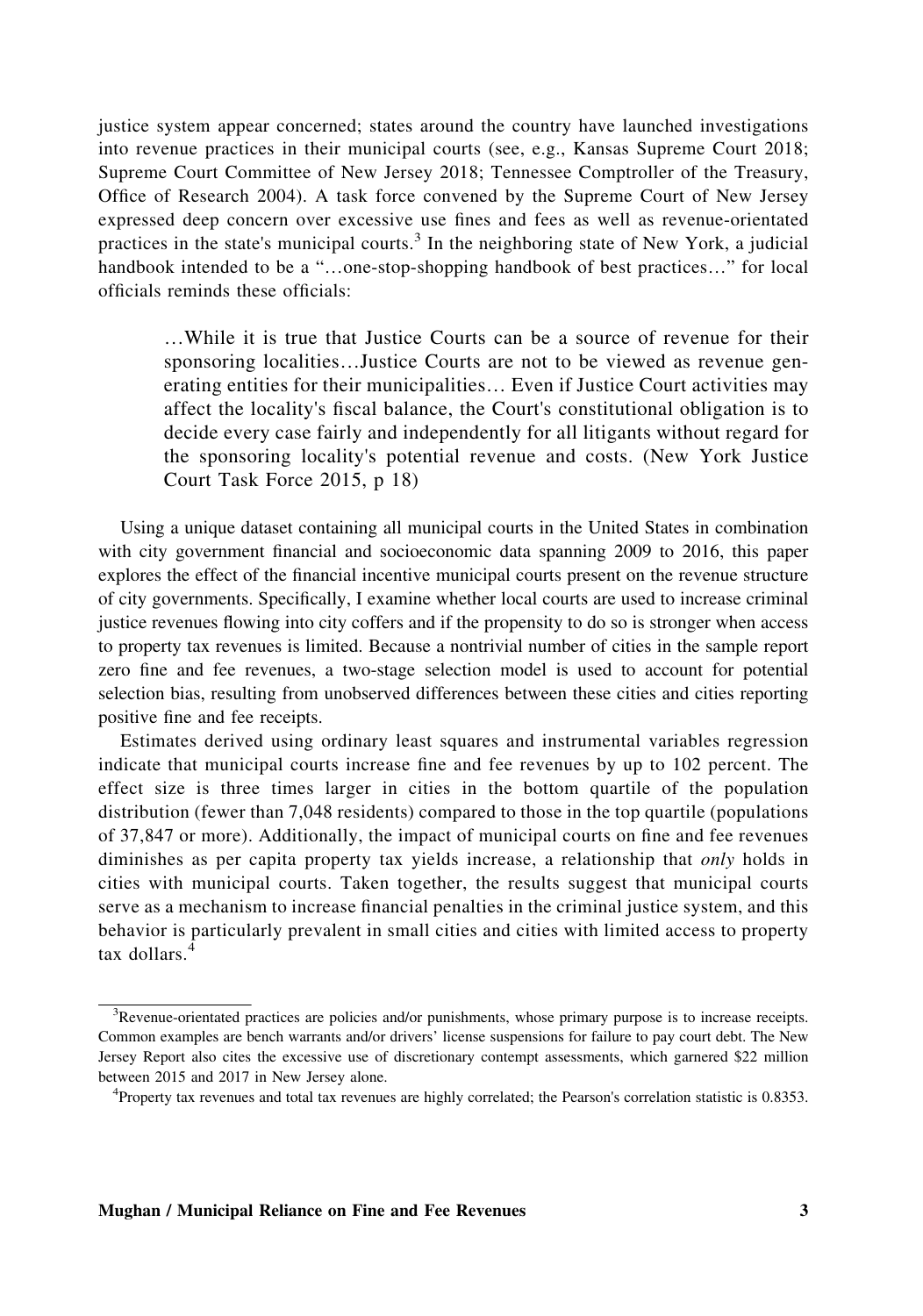## CONTEXT FOR STUDY

State court systems contain a variety of types of courts, including courts of general jurisdiction (these courts will be referred to as county courts hereafter), chancery courts, tax courts, small claims courts, juvenile courts, family courts, probate courts, and water courts. Twenty‐seven states also allow for local (or municipal) courts, which often share geographic and legal jurisdiction with county courts. The co‐existence of these two systems contributes to an extremely complex judicial structure that is difficult to decipher, characterized by overlapping jurisdiction, unclear lines of authority and responsibility, and suboptimal allocation of resources (Barr 1980). As such, court consolidation to reduce the number and type of courts has been a permanent fixture on the judicial administration reform agenda. However, despite numerous reports and recommendations, court consolidation has largely been a "non‐starter" (Raftery 2013, p. 342). California completed the task in 2000 after amending the state constitution to *allow* municipal courts to be absorbed into the superior (county) courts (Lahey, Christenson, and Rossi 2000). Actual consolidation required the support of a majority of superior and municipal court judges in the relevant county. California aside, Illinois (1964) and Minnesota (1972) are the last states to abolish their municipal court systems.<sup>5</sup>

As suggested by the California experience, one obstacle to consolidation is the strong legal foundation municipal courts enjoy. In 10 of the 27 states currently permitting municipal courts, these courts find their legal grounding in state constitutions. In the remaining 17 states, local courts find their authority in state legislation. A list of these states can be found in Table 1.

A second relevant feature is the decision to operate a court. In 13 states, municipalities are required to establish a court; in the remaining 14 states, municipalities choose whether to establish a court.<sup>6</sup>

Table 1 details other differences in the organization and jurisdiction of municipal courts. In seven states, municipal courts are established by state constitutions, giving them a stronger foundation than those established by local ordinance, as the latter may be abolished. For example, in Indiana, where courts are established by local ordinance, eight municipal courts were dissolved in 2011 and 2012, with city councils often citing finances as the primary reason (e.g., see Mauger 2011). Courts also differ in legal jurisdiction, the types of cases they adjudicate. In 12 states, local courts are limited to local ordinance violations; in the remaining 15 states, municipal courts adjudicate a greater variety of offenses (traffic infractions and small civil cases are common). There is also often variation within a state, with courts in larger cities often hearing a greater variety cases. States have also adopted different qualifications for holding judicial office; only eight states require judges to be licensed to practice law.

<sup>5</sup> Vermont, Arkansas, and New Hampshire also consolidated various courts in 2011 (VT and AR) and 2012 (NH), although these states did not have municipal courts.

<sup>&</sup>lt;sup>6</sup>Two examples of relevant statutes are Texas State Code, "A municipal court is created in each municipality (§29.002)" and Oregon's relevant statute, "Any city of this state may establish a municipal court by charter or by ordinance (§ 221.336)."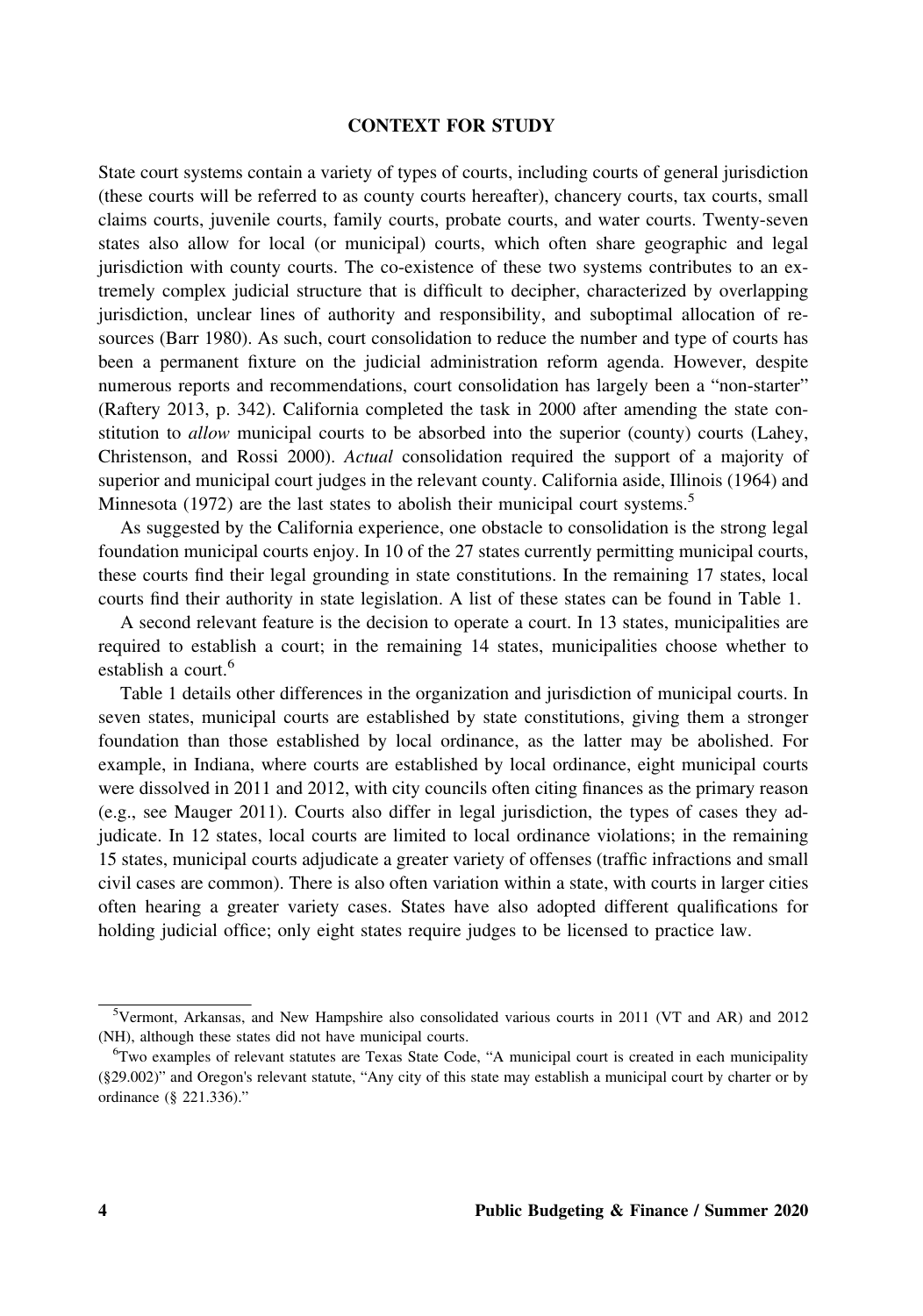| <b>State</b>                   | law<br>allows<br><b>State</b> | requirement<br>Choice or              | Creation of specific<br>$_{\rm court}$ | Establishing<br>authority | jurisdiction only<br>Local ordinance                                                                                                                                                                                                                                                                                                                                                                           | Law degree<br>required                                                                                                                                                                                                                                                                                                                                                           |
|--------------------------------|-------------------------------|---------------------------------------|----------------------------------------|---------------------------|----------------------------------------------------------------------------------------------------------------------------------------------------------------------------------------------------------------------------------------------------------------------------------------------------------------------------------------------------------------------------------------------------------------|----------------------------------------------------------------------------------------------------------------------------------------------------------------------------------------------------------------------------------------------------------------------------------------------------------------------------------------------------------------------------------|
| Alabama                        | $\mathbf{Yes}$                | Requirement <sup>a</sup>              | Local Ordinance                        | Constitution              | Yes                                                                                                                                                                                                                                                                                                                                                                                                            | Yes                                                                                                                                                                                                                                                                                                                                                                              |
| Alaska                         | z                             |                                       |                                        |                           |                                                                                                                                                                                                                                                                                                                                                                                                                |                                                                                                                                                                                                                                                                                                                                                                                  |
| Arizona                        |                               | Requirement                           | State Legislation                      | State Legislation         | $\mathsf{S}^{\mathsf{o}}$                                                                                                                                                                                                                                                                                                                                                                                      | $\mathop{\mathsf{S}}\nolimits$                                                                                                                                                                                                                                                                                                                                                   |
|                                | $_{\rm X_{\rm X}}^{\rm res}$  |                                       |                                        |                           | $\begin{array}{c} \rule{0pt}{2.5ex} \rule{0pt}{2.5ex} \rule{0pt}{2.5ex} \rule{0pt}{2.5ex} \rule{0pt}{2.5ex} \rule{0pt}{2.5ex} \rule{0pt}{2.5ex} \rule{0pt}{2.5ex} \rule{0pt}{2.5ex} \rule{0pt}{2.5ex} \rule{0pt}{2.5ex} \rule{0pt}{2.5ex} \rule{0pt}{2.5ex} \rule{0pt}{2.5ex} \rule{0pt}{2.5ex} \rule{0pt}{2.5ex} \rule{0pt}{2.5ex} \rule{0pt}{2.5ex} \rule{0pt}{2.5ex} \rule{0$                               | $\begin{array}{c} \rule{0pt}{2.5ex} \rule{0pt}{2.5ex} \rule{0pt}{2.5ex} \rule{0pt}{2.5ex} \rule{0pt}{2.5ex} \rule{0pt}{2.5ex} \rule{0pt}{2.5ex} \rule{0pt}{2.5ex} \rule{0pt}{2.5ex} \rule{0pt}{2.5ex} \rule{0pt}{2.5ex} \rule{0pt}{2.5ex} \rule{0pt}{2.5ex} \rule{0pt}{2.5ex} \rule{0pt}{2.5ex} \rule{0pt}{2.5ex} \rule{0pt}{2.5ex} \rule{0pt}{2.5ex} \rule{0pt}{2.5ex} \rule{0$ |
| Arkansas<br>California         |                               |                                       |                                        |                           | $\begin{array}{c} \end{array}$                                                                                                                                                                                                                                                                                                                                                                                 | $\begin{array}{c} \end{array}$                                                                                                                                                                                                                                                                                                                                                   |
| Colorado                       | Z ≿                           | Choice                                | Local Ordinance                        | Constitution              | Yes                                                                                                                                                                                                                                                                                                                                                                                                            | $\tilde{z}$                                                                                                                                                                                                                                                                                                                                                                      |
| Connecticut                    |                               |                                       |                                        |                           |                                                                                                                                                                                                                                                                                                                                                                                                                |                                                                                                                                                                                                                                                                                                                                                                                  |
| Delaware                       |                               | $\overline{1}$                        | $\overline{\phantom{a}}$               | $\overline{1}$            | $\begin{array}{c} \hline \end{array}$                                                                                                                                                                                                                                                                                                                                                                          | $\begin{array}{c} \hline \end{array}$                                                                                                                                                                                                                                                                                                                                            |
| Florida                        |                               |                                       |                                        |                           | $\overline{1}$                                                                                                                                                                                                                                                                                                                                                                                                 | $\mathsf I$                                                                                                                                                                                                                                                                                                                                                                      |
| Georgia                        | <b>ŽŽŽŠŽŽŽŠŽŽŽŽŽŽ</b> Ž       | Choice                                | Constitution                           | Constitution              | $\overline{\mathsf{x}}$                                                                                                                                                                                                                                                                                                                                                                                        | $\mathsf{S}^{\mathsf{o}}$                                                                                                                                                                                                                                                                                                                                                        |
| Hawaii                         |                               |                                       |                                        |                           |                                                                                                                                                                                                                                                                                                                                                                                                                |                                                                                                                                                                                                                                                                                                                                                                                  |
| Idaho                          |                               | $\begin{array}{c} \hline \end{array}$ | $\frac{1}{1}$                          | $\bar{1}$ – $\bar{1}$     | $\begin{array}{c} \rule{0pt}{2.5ex} \rule{0pt}{2.5ex} \rule{0pt}{2.5ex} \rule{0pt}{2.5ex} \rule{0pt}{2.5ex} \rule{0pt}{2.5ex} \rule{0pt}{2.5ex} \rule{0pt}{2.5ex} \rule{0pt}{2.5ex} \rule{0pt}{2.5ex} \rule{0pt}{2.5ex} \rule{0pt}{2.5ex} \rule{0pt}{2.5ex} \rule{0pt}{2.5ex} \rule{0pt}{2.5ex} \rule{0pt}{2.5ex} \rule{0pt}{2.5ex} \rule{0pt}{2.5ex} \rule{0pt}{2.5ex} \rule{0$                               | $\mathsf I$                                                                                                                                                                                                                                                                                                                                                                      |
| Illinois                       |                               |                                       |                                        |                           | $\begin{array}{c} \rule{0pt}{2ex} \rule{0pt}{2ex} \rule{0pt}{2ex} \rule{0pt}{2ex} \rule{0pt}{2ex} \rule{0pt}{2ex} \rule{0pt}{2ex} \rule{0pt}{2ex} \rule{0pt}{2ex} \rule{0pt}{2ex} \rule{0pt}{2ex} \rule{0pt}{2ex} \rule{0pt}{2ex} \rule{0pt}{2ex} \rule{0pt}{2ex} \rule{0pt}{2ex} \rule{0pt}{2ex} \rule{0pt}{2ex} \rule{0pt}{2ex} \rule{0pt}{2ex} \rule{0pt}{2ex} \rule{0pt}{2ex} \rule{0pt}{2ex} \rule{0pt}{$ | $\mathsf I$                                                                                                                                                                                                                                                                                                                                                                      |
|                                |                               | Choice                                | Local Ordinance                        | State Legislation         | $\overline{\mathsf{x}}$                                                                                                                                                                                                                                                                                                                                                                                        | $\mathsf{S}^{\mathsf{o}}$                                                                                                                                                                                                                                                                                                                                                        |
| Indiana<br>Iowa                |                               |                                       |                                        |                           |                                                                                                                                                                                                                                                                                                                                                                                                                |                                                                                                                                                                                                                                                                                                                                                                                  |
| Kansas                         |                               | Requirement                           | Local Ordinance                        | State legislation         | Yes                                                                                                                                                                                                                                                                                                                                                                                                            | Yes                                                                                                                                                                                                                                                                                                                                                                              |
|                                |                               |                                       |                                        |                           |                                                                                                                                                                                                                                                                                                                                                                                                                | $\overline{1}$                                                                                                                                                                                                                                                                                                                                                                   |
| Kentucky<br>Louisiana<br>Maine |                               | Requirement                           | State Legislation                      | Constitution              | $\frac{1}{2}$                                                                                                                                                                                                                                                                                                                                                                                                  | Yes                                                                                                                                                                                                                                                                                                                                                                              |
|                                |                               |                                       |                                        |                           |                                                                                                                                                                                                                                                                                                                                                                                                                |                                                                                                                                                                                                                                                                                                                                                                                  |
| Maryland                       |                               |                                       |                                        |                           |                                                                                                                                                                                                                                                                                                                                                                                                                |                                                                                                                                                                                                                                                                                                                                                                                  |
| Massachusetts                  |                               |                                       | $\mathbf{I}$                           |                           |                                                                                                                                                                                                                                                                                                                                                                                                                |                                                                                                                                                                                                                                                                                                                                                                                  |
| Michigan                       |                               |                                       | $\perp$                                | $\perp$                   |                                                                                                                                                                                                                                                                                                                                                                                                                | $\begin{array}{c} \end{array}$                                                                                                                                                                                                                                                                                                                                                   |
| Minnesota                      |                               |                                       |                                        |                           |                                                                                                                                                                                                                                                                                                                                                                                                                |                                                                                                                                                                                                                                                                                                                                                                                  |
| Mississippi                    |                               | Requirement                           | State Legislation                      | State legislation         |                                                                                                                                                                                                                                                                                                                                                                                                                | $\overline{\mathsf{z}}$                                                                                                                                                                                                                                                                                                                                                          |
| Missouri                       | $288$<br>$X88$                | Choice <sup>b</sup>                   | Local Ordinance                        | Constitution              | $Yes$<br>$Yes$                                                                                                                                                                                                                                                                                                                                                                                                 | $\rm \stackrel{\circ}{\mathbf{Z}}$                                                                                                                                                                                                                                                                                                                                               |
| Montana                        |                               | Choice $b$                            | Local Ordinance                        | State legislation         | $\mathop{\mathsf{S}}\nolimits$                                                                                                                                                                                                                                                                                                                                                                                 | Yes                                                                                                                                                                                                                                                                                                                                                                              |
| Nebraska                       |                               |                                       |                                        |                           |                                                                                                                                                                                                                                                                                                                                                                                                                |                                                                                                                                                                                                                                                                                                                                                                                  |
| Nevada                         |                               | Requirement                           | Local Ordinance                        | State legislation         | $\frac{1}{2}$                                                                                                                                                                                                                                                                                                                                                                                                  | Yes                                                                                                                                                                                                                                                                                                                                                                              |
|                                |                               |                                       |                                        |                           |                                                                                                                                                                                                                                                                                                                                                                                                                | (continued)                                                                                                                                                                                                                                                                                                                                                                      |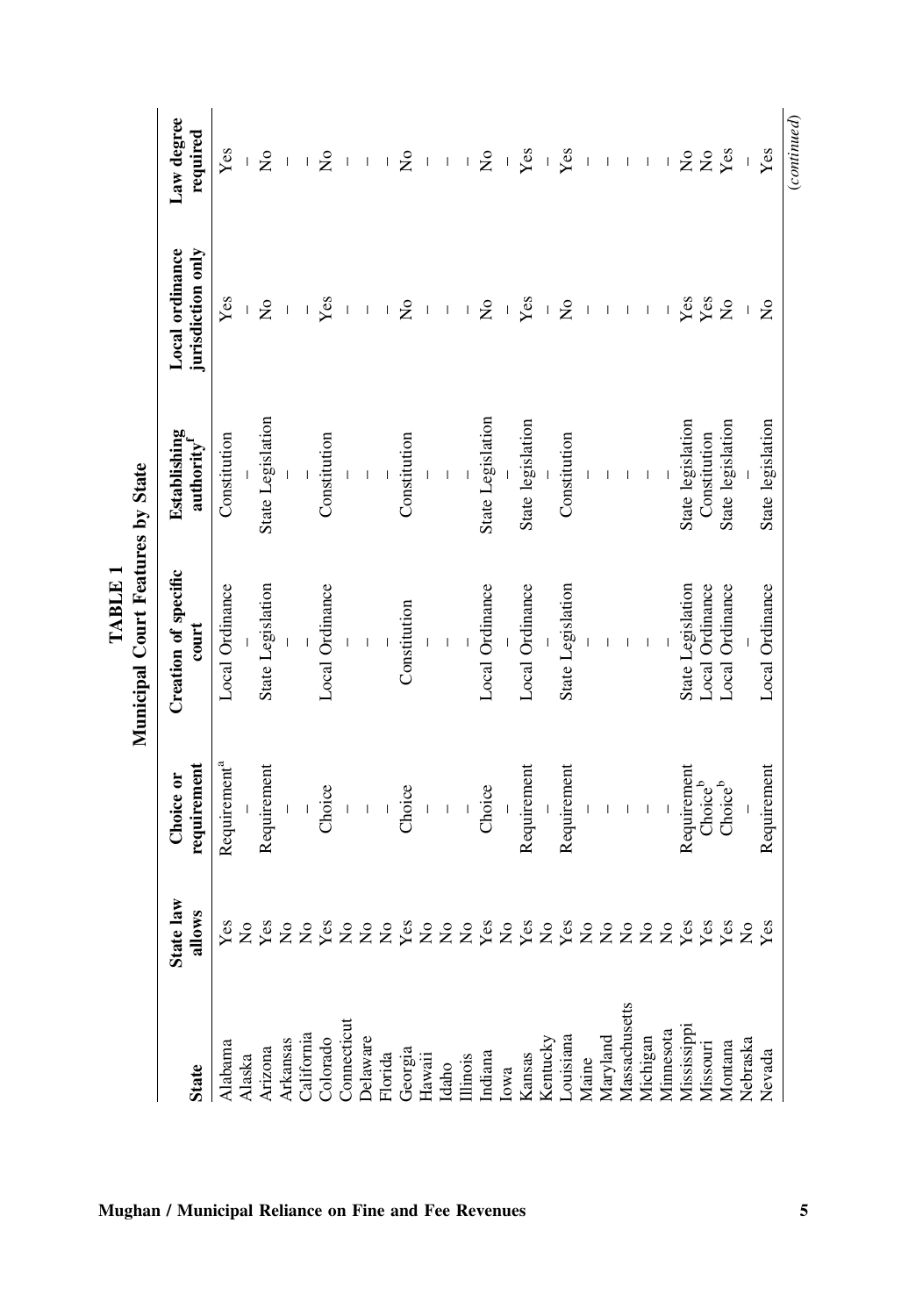|                |                                                   |                          | TABLE 1 (Continued)                                                                                       |                                        |                                      |                                                                                                                                                                                                                                                                                                                                                                                  |
|----------------|---------------------------------------------------|--------------------------|-----------------------------------------------------------------------------------------------------------|----------------------------------------|--------------------------------------|----------------------------------------------------------------------------------------------------------------------------------------------------------------------------------------------------------------------------------------------------------------------------------------------------------------------------------------------------------------------------------|
| State          | $\overline{\mathbf{a}}$<br>allows<br><b>State</b> | requirement<br>Choice or | Creation of specific<br>$_{\rm court}$                                                                    | Establishing<br>authority <sup>1</sup> | Local ordinance<br>jurisdiction only | Law degree<br>required                                                                                                                                                                                                                                                                                                                                                           |
| New Hampshire  | $\frac{1}{2}$                                     |                          |                                                                                                           |                                        |                                      |                                                                                                                                                                                                                                                                                                                                                                                  |
| New Jersey     | $_{\rm Yes}$                                      | Requirement              | Local Ordinance                                                                                           | State legislation                      | $\mathop{\mathsf{S}}\nolimits$       | Yes                                                                                                                                                                                                                                                                                                                                                                              |
| New Mexico     | $_{\rm Yes}$                                      | Requirement <sup>b</sup> | State Legislation                                                                                         | State legislation                      | $\mathsf{S}^{\mathsf{o}}$            | $\mathop{\mathsf{S}}\nolimits$                                                                                                                                                                                                                                                                                                                                                   |
| New York       | $_{\rm Yes}$                                      | Requirement              | State Legislation/Local<br>Ordinance <sup>c</sup>                                                         | Constitution                           | $\overline{a}$                       | $\tilde{Z}$                                                                                                                                                                                                                                                                                                                                                                      |
| North Carolina | $\frac{1}{2}$                                     |                          |                                                                                                           |                                        |                                      | L                                                                                                                                                                                                                                                                                                                                                                                |
| North Dakota   | $_{\rm Yes}$                                      | Requirement <sup>b</sup> | Local Ordinance                                                                                           | State legislation                      | Yes                                  | $\mathsf{S}^{\mathsf{o}}$                                                                                                                                                                                                                                                                                                                                                        |
| Ohio           | $_{\rm Yes}$                                      | Choice <sup>d</sup>      | Mayor/appointed                                                                                           | State legislation                      | $\stackrel{\mathtt{o}}{\mathsf{z}}$  | $\mathsf{S}^{\mathsf{O}}$                                                                                                                                                                                                                                                                                                                                                        |
| Oklahoma       | $_{\rm Yes}$                                      | Choice                   | $\mathsf{Construction}^e$                                                                                 | Constitution                           | Yes                                  | Yes                                                                                                                                                                                                                                                                                                                                                                              |
| Oregon         | $_{\rm Yes}$                                      | Choice                   | State legislation                                                                                         | Constitution                           | $\overline{a}$                       | $\mathsf{S}^{\mathsf{o}}$                                                                                                                                                                                                                                                                                                                                                        |
| Pennsylvania   | $\overline{\mathsf{x}}$                           | $\overline{\phantom{a}}$ |                                                                                                           |                                        |                                      | $\begin{array}{c} \end{array}$                                                                                                                                                                                                                                                                                                                                                   |
| Rhode Island   | $_{\rm Yes}$                                      | Choice                   | Local Ordinance                                                                                           | State legislation                      | $\frac{1}{2}$                        | Yes                                                                                                                                                                                                                                                                                                                                                                              |
| South Carolina | $_{\rm Yes}$                                      | Choice                   | Local Ordinance                                                                                           | State legislation                      | $\overline{\mathsf{x}}$              | $\mathsf{S}^{\mathsf{o}}$                                                                                                                                                                                                                                                                                                                                                        |
| South Dakota   | $\mathsf{S}^{\mathsf{O}}$                         |                          |                                                                                                           |                                        |                                      |                                                                                                                                                                                                                                                                                                                                                                                  |
| Tennessee      | $_{\rm Yes}$                                      | Requirement              | State Legislation or<br>Local Ordinance                                                                   | State legislation                      | Yes                                  | Yes                                                                                                                                                                                                                                                                                                                                                                              |
| Texas          | $_{\rm Yes}$                                      | Requirement              | State Legislation or<br>Local Ordinance                                                                   | State legislation                      | $\frac{1}{2}$                        | $\tilde{z}$                                                                                                                                                                                                                                                                                                                                                                      |
| Utah           | $_{\rm Yes}$                                      | Choice                   | State Legislation                                                                                         | State legislation                      | $\overline{\mathsf{x}}$              | $\mathsf{S}^{\mathsf{o}}$                                                                                                                                                                                                                                                                                                                                                        |
| Vermont        | $\frac{1}{2}$                                     |                          |                                                                                                           |                                        |                                      |                                                                                                                                                                                                                                                                                                                                                                                  |
| Virginia       | $\frac{1}{2}$                                     |                          |                                                                                                           |                                        |                                      | $\begin{array}{c} \rule{0pt}{2.5ex} \rule{0pt}{2.5ex} \rule{0pt}{2.5ex} \rule{0pt}{2.5ex} \rule{0pt}{2.5ex} \rule{0pt}{2.5ex} \rule{0pt}{2.5ex} \rule{0pt}{2.5ex} \rule{0pt}{2.5ex} \rule{0pt}{2.5ex} \rule{0pt}{2.5ex} \rule{0pt}{2.5ex} \rule{0pt}{2.5ex} \rule{0pt}{2.5ex} \rule{0pt}{2.5ex} \rule{0pt}{2.5ex} \rule{0pt}{2.5ex} \rule{0pt}{2.5ex} \rule{0pt}{2.5ex} \rule{0$ |
| Washington     | Yes                                               | Choice <sup>b</sup>      | Local Ordinance                                                                                           | State legislation                      | $Y$ es                               | $\mathsf{S}^{\mathsf{o}}$                                                                                                                                                                                                                                                                                                                                                        |
| Washington DC  | $\mathsf{S}^{\mathsf{o}}$                         |                          |                                                                                                           |                                        |                                      | $\mathsf I$                                                                                                                                                                                                                                                                                                                                                                      |
| West Virginia  | Yes                                               | Choice                   | Local Ordinance                                                                                           | Constitution                           | Yes                                  | $\mathsf{S}^{\mathsf{o}}$                                                                                                                                                                                                                                                                                                                                                        |
| Wisconsin      | $_{\rm Yes}$                                      | Choice                   | Local Ordinance                                                                                           | Constitution                           | Yes                                  | $\mathsf{S}^{\mathsf{O}}$                                                                                                                                                                                                                                                                                                                                                        |
| Wyoming        | Уeз                                               | Requirement              | State Legislation                                                                                         | State legislation                      | Yes                                  | $\tilde{z}$                                                                                                                                                                                                                                                                                                                                                                      |
|                |                                                   |                          | "Does not apply to cities, which elected not to have such courts by ordinance prior to December 27, 1977. |                                        |                                      |                                                                                                                                                                                                                                                                                                                                                                                  |

<sup>b</sup>Is conditional on city population. bIs conditional on city population.

"Village courts are created by local ordinance town courts are created by state legislation. cVillage courts are created by local ordinance town courts are created by state legislation.

<sup>4</sup>Mayors courts are only allowed in municipalities that have no municipal court to conduct mayor's court. dMayors courts are only allowed in municipalities that have no municipal court to conduct mayor's court.

<sup>6</sup>If in existence at the time of constitution's adoption, local ordinance otherwise. <sup>9</sup>If in existence at the time of constitution's adoption, local ordinance otherwise.

"This information is drawn from a survey of state court administrators conducted by the National Center for State Courts (National Center for State Courts). fThis information is drawn from a survey of state court administrators conducted by the National Center for State Courts (National Center for State Courts).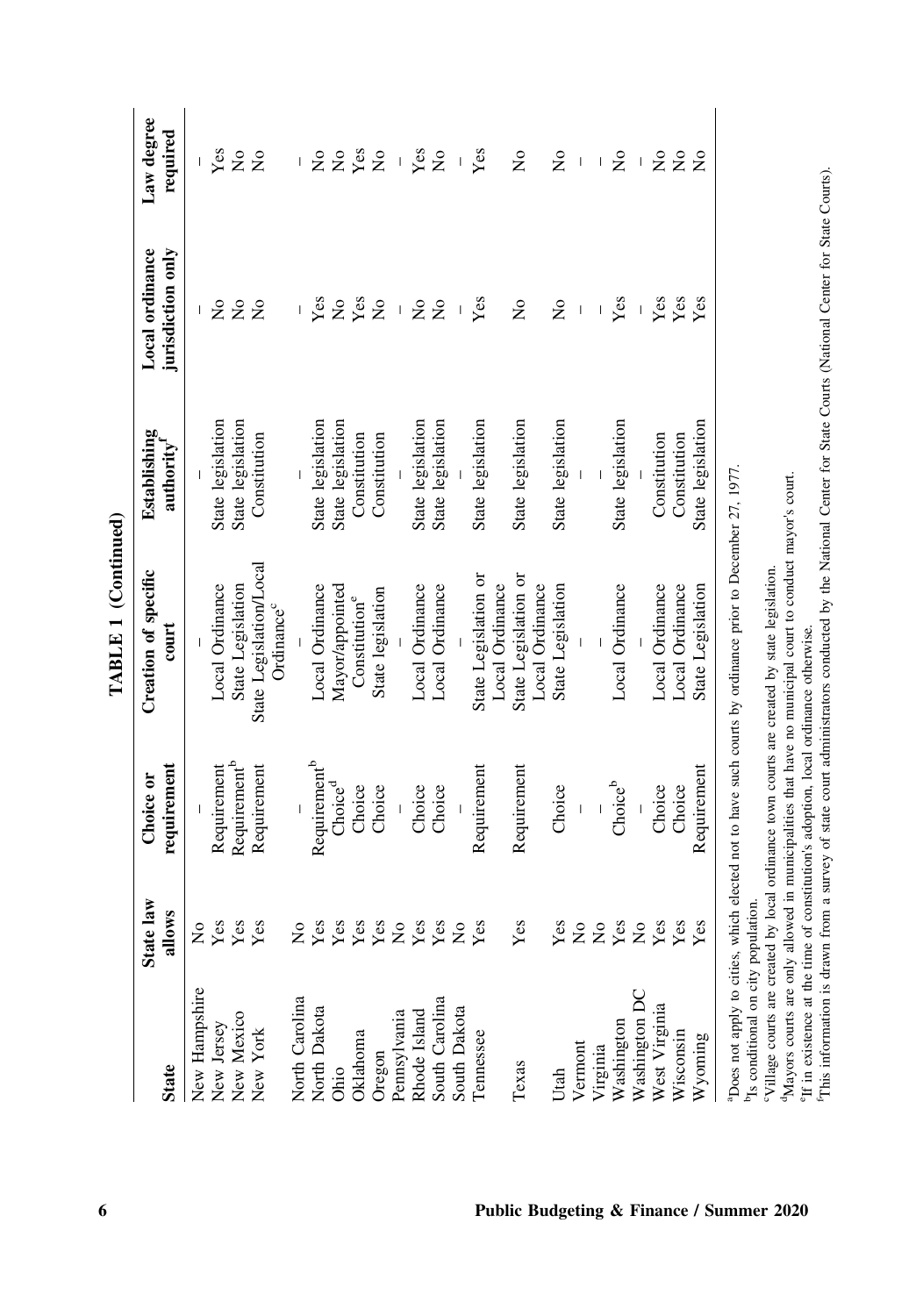These features give a sense of the tremendous amount of variation in municipal courts but do not fully convey it. In large cities, municipal courts are often complex, highly professionalized organizations. In small towns, municipal court hearings can occur in a small office or personal garage, with little oversight or expertise (a judge in one such court remarked "I just follow my own common sense. And the hell with the law"; Glaberson 2006). Additionally, the details of court financing differ; in each state, municipal courts collect a different mix of fines and fees, each of which is distributed to a specific state or local budgetary fund. Typically, the schedule of fines and fees—as well as their distribution—is established by state law, meaning municipal court judges are limited in the type and size of the financial sanctions they can impose. However, in some states, such as  $Kansas$ , municipal courts are not bound by the state's fine schedule, meaning judges may increase fines above what the state prescribes.

Despite the variation, municipal courts share certain features. All municipal courts are courts of limited jurisdiction, meaning their authority is limited to certain types of cases. There are also important similarities in how these courts are financed. Unlike county courts where judicial salaries (typically a court's largest expenditure item) are paid by the state, local governments bear sole responsibility for setting and funding the court's budget, including judicial salaries (Gazell 1998).<sup>8</sup> Because they are funded locally, the vast majority of financial proceeds generated from case filings revert to the local government general funds. Table 2 provides details on the distribution of ticketing revenues in a sample of states.

In absence of a municipal court, those monies would be split between a variety of state, county, and municipal level funds (this explains how municipalities without courts report non‐zero fine and fee amounts). However, municipal courts redirect a large portion of these monies toward municipal general funds, enabling these courts to function as a financial mechanism that can boost revenues used to fund the general operations of government.<sup>9</sup>

Local actors can increase revenues flowing from their court systems in a number of ways. Municipal courts have sole jurisdiction over local ordinance violations, so city councils may increase court‐generated revenues by passing new local ordinances. For example, a suit was filed against the city of Carmel, Indiana (home to a municipal court) for passing local ordinances that duplicate state law in order to retain a larger fraction of ticket proceeds.<sup>10</sup> Courts themselves can seek to increase revenues by expanding their jurisdiction (Tennessee Comptroller of the Treasury, Office of Research 2004) and by establishing fees for court programs and services. Judges can also increase revenues by using their discretion to impose larger financial penalties, especially in states where they are not bound by the state's fine schedule.

 $K.S.A. 8-2118.$ 

<sup>&</sup>lt;sup>8</sup>Judicial salaries are by far the single largest line item for the average (municipal or state) court.

<sup>9</sup> Cities with no municipal court face a similar incentive: they can issue more tickets and file them in the county court to increase their fine and fee revenue. However, that incentive is much weaker because the portion of revenues allotted to them are smaller than they would be if the ticket went through a municipal court, meaning the potential revenue gains are much smaller.

<sup>10</sup>Case No. 1:16‐cv‐01373‐TWP‐MPB (S.D. Ind. Jul. 28, 2017).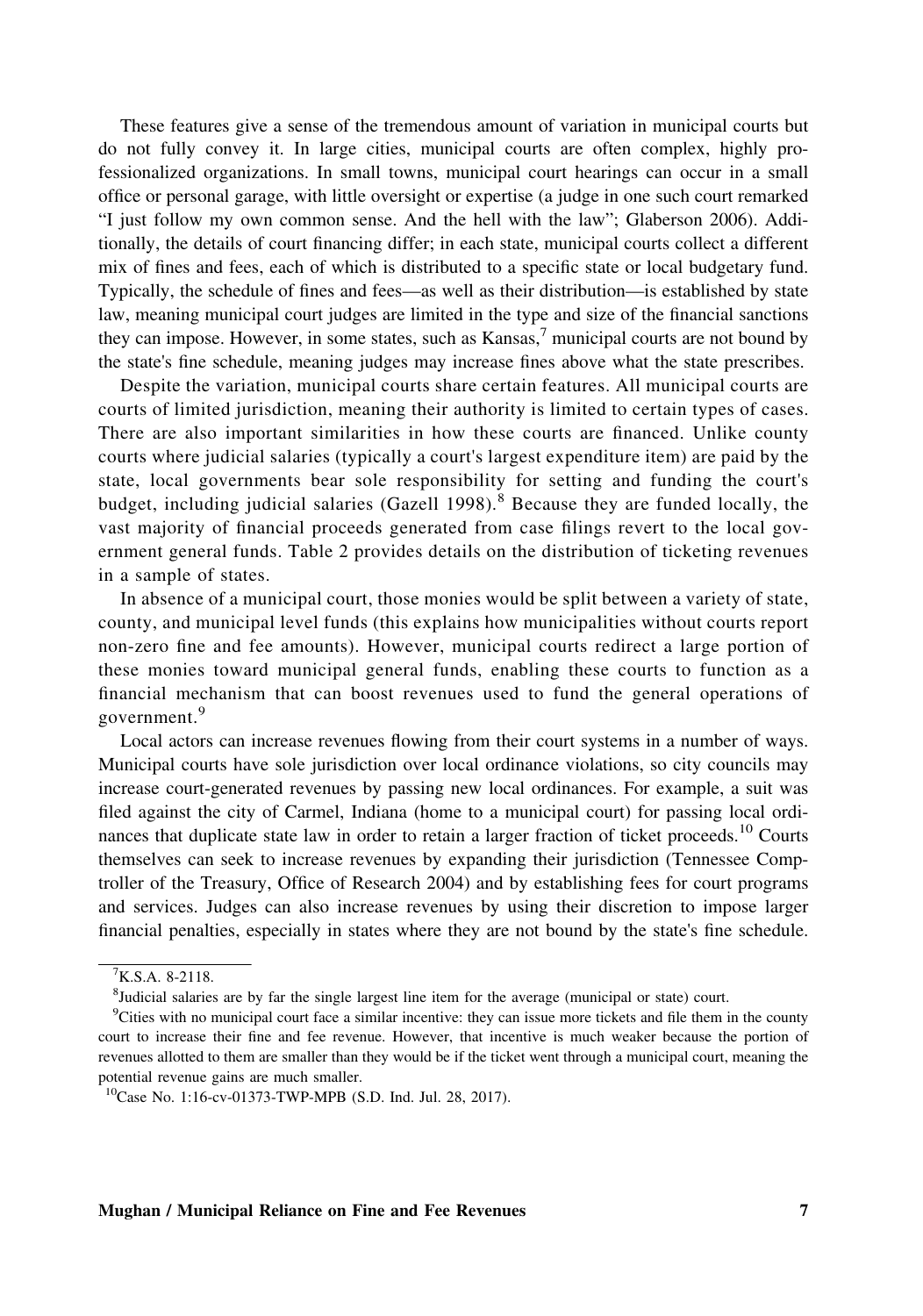For example, they may take advantage of "poverty penalties," charges resulting from an inability to pay. These include late fines, charges for enrolling in a payment plan, charging interest on criminal justice debts, and contracting with debt collection agencies (Bannon, Mitali, and Rebekah 2010). In Ferguson, it was common practice to impose "… a separate Failure to Appear charge for missed appearances and payments," resulting in additional fines approximating \$100 per ticket (U.S. Department of Justice, Civil Rights Division 2015; 42). Finally, police can act more or less aggressively in enforcing new and existing ordinances, and police chiefs may work with city council members to set ticket quotas or encourage policing in more "profitable" areas.

It should be noted counties can also increase court revenues in any of the ways just described. However, the fiscal incentive leading to an overreliance on fine and fee revenues is likely stronger in cities where fine and fee revenues often comprise a larger proportion of total revenues, the government has fewer tax bases to tap (Brunori 2007) and borrowing is more expensive (Rivers and Yates 1997; Simonsen, Robbins, and Helgerson 2001). Characteristics of municipal courts also make them uniquely attractive to public officials looking for alternative revenue sources. First and foremost, in many states, municipal courts are not grounded in state constitutions (see Table 1) and can be dissolved by city councils if perceived as a financial burden. This creates a strong incentive for judges who value the work or their court (and/or their job) to prevent their court from becoming a burden on local finances. Second, local ordinance and traffic ticket caseloads (the most common case‐type in municipal courts) can be increased even as underlaying conditions are unchanged. In other words, police can expand enforcement without an equivalent increase in the number of traffic infractions or ordinance violations committed. Moreover, a large degree of discretion enjoyed by justice system actors also enables them to mitigate the political costs associated with overprovision of law enforcement services by targeting groups with low levels of political power such as racial minorities (as seen in Ferguson) or non‐voting, non‐residents (Makowsky and Stratmann 2009).

### LITERATURE

Much of the existing literature on criminal justice revenues focuses on the racial determinants of fines and fees and how this relationship is mediated by representation. Using data from Comprehensive Annual Financial Reports for a random sample of Californian cities, Singla et al. (2019) find that minority population share is a significant driver of fine and fee revenues, while budgetary need and public safety concerns are not. Additionally, this relationship is conditional on the racial composition of the population and police force; fines and fees are levied at a heavier rate when White officers are overrepresented relative to the share of White residents in the communities they serve. Sances and You (2017) estimate the relationship between a municipality's reliance on fine and fee revenue and the size of the city's Black population. They find that fine and fee revenues increase as the Black population comprises a larger share of the total population but that this relationship is moderated by the presence of a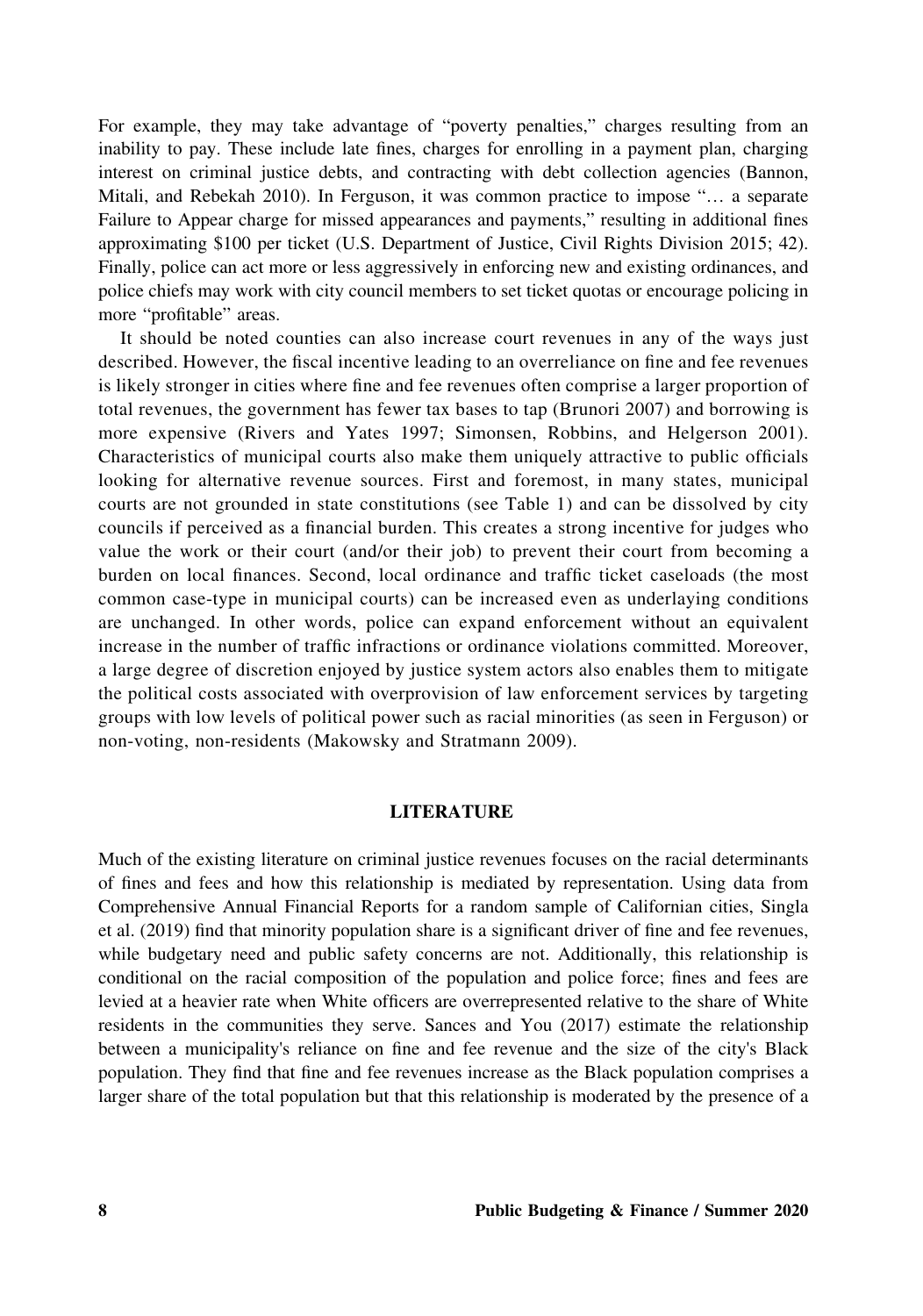| <b>State</b> | Court                  | <b>Description</b>                                                                                                                                                                                           | <b>Source</b>                                                                                                             |
|--------------|------------------------|--------------------------------------------------------------------------------------------------------------------------------------------------------------------------------------------------------------|---------------------------------------------------------------------------------------------------------------------------|
| AL           | Municipal              | \$5 of \$12 court costs to muni GF                                                                                                                                                                           | $$12-14-14$                                                                                                               |
| AZ           | Municipal              | All fines and forfeits to municipal<br>treasurer, 73 percent of these to<br>municipal GF                                                                                                                     | $$122-404$                                                                                                                |
| CO           | Municipal              | All fines and costs to municipal<br>treasurer then to municipal GF                                                                                                                                           | $$13-10-115$                                                                                                              |
| IN           | City/town              | 45 percent of court costs into local<br>GF (rest to state/county GF), 100<br>percent of document fee into<br>local GF                                                                                        | $§$ 33-37-4-2                                                                                                             |
| LA           | <b>Mayors</b><br>Court | All fines and court costs paid into<br>town's treasury                                                                                                                                                       | Mayor's handbook                                                                                                          |
| МT           | City/Muni              | All revenues deposited directly into<br>municipal GF                                                                                                                                                         | MT Municipal Officials Handbook                                                                                           |
| <b>NV</b>    | Municipal              | "most" funds into municipal GF                                                                                                                                                                               | NV Judiciary website <sup>21</sup> https://<br>nvcourts.gov/Supreme/Court_<br>Information/About_the_Nevada_<br>Judiciary/ |
| NJ           | Municipal              | "vast majority of monies turned<br>over to municipalities from the<br>courts go to the respective<br>municipal GF and can be used for<br>any purpose (Supreme Court<br>Committee of New<br>Jersey 2018, 12)" | NJ Supreme Court Report                                                                                                   |
| OK           | Municipal              | Fees, forfeitures, and other monies<br>payable to court to municipal<br>treasurer then into municipal GF                                                                                                     | Del City, OK § 12-36                                                                                                      |
| <b>OR</b>    | Municipal              | Some to state, "are posted to the<br>City's GF and the funds are used<br>for City-wide programs and<br>projects"                                                                                             | ORS 153.633 and city of Eugene<br>website <sup>22</sup> https://www.eugene-or.<br>gov/1783/Court-Fines-Payments           |
| RI           | Municipal              | All court costs into general treasury<br>of the municipal                                                                                                                                                    | Central Falls, RI § 14-29                                                                                                 |
| WA           | Municipal              | All fees, costs, fines, forfeitures for<br>local ordinance violations into<br>municipal GF                                                                                                                   | $$3-50-100$                                                                                                               |

TABLE 2 Distribution of Municipal Court Revenues in the Selected States

\*Source: GF short for general fund. This table is not comprehensive; it includes a sample of states for which data was located.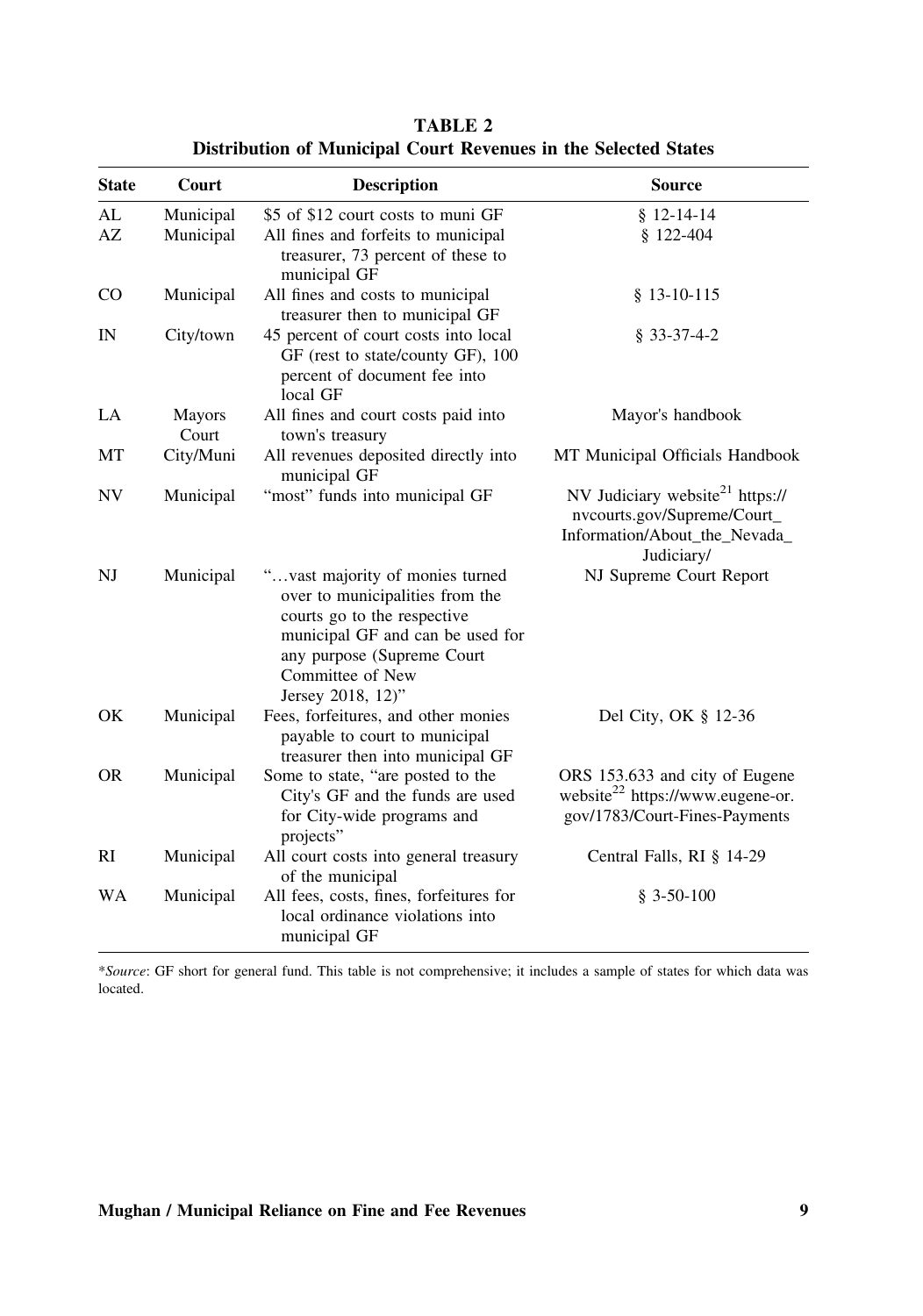Black city council member. Like this paper, the authors use a two-stage selection model. Accounting for selection bias does not affect the significance of their results ( $p < 0.001$ ); however, it does reduce the magnitude of the point estimate on the Black population share from 1.02 to 0.68.

Using three measures of solvency, Singla et al. (2019) test the effect of local government fiscal health on fine and fee reliance, finding no evidence of a significant relationship. This is contrary to the broader public finance literature, which generally finds that the inability to tax is linked to greater reliance on non-tax revenue sources such as user charges, fees and fines, and miscellaneous revenues (Mullins and Joyce 1996; Skidmore 1999; Sun 2014). Research in the policing context has produced similar results. Makowsky and Stratmann (2009) develop a political economyhypothesis (513) in which ticketing by local police departments is responsive to the fiscal condition of their government, which controls the police department's appropriations. Governments are invested in the practices of their police departments because the revenues resulting from the tickets police officers issue are not retained by the police but instead flow to the general‐purpose government. The authors show that police ticketing is responsive to local fiscal conditions, fiscal stress is associated with an increased number of tickets issued and increases the value of the fines attached to those tickets by approximately 8 percent. Similarly, using aggregated caseload data from North Carolina and California, respectively, Garrett and Wagner (2009) and Su (2020) find the number of tickets issued increases in response to revenue shortages. Related research also finds that law enforcement responds to financial incentives. For example, state laws allowing agencies to profit from civil asset forfeiture lead police to engage in more profitable forms of policing (Baicker and Jacobson 2007; Makowsky, Stratmann, and Tabarrok 2019; Mughan et al. 2019) and to use federal programs to circumvent state laws when those laws limit law enforcement's access to seized assets (Holcomb et al. 2018; Worrall and Kovandzic 2008).

These observations lead to the following hypotheses:

Hypothesis 1: Cities with municipal courts generate more fine and fee revenues than do cities without courts.

Hypothesis 2: The positive effect of courts on fine and fee revenues is larger in smaller cities.

Hypothesis 3: Cities that raise more money through the property tax rely less on fine and fee revenues.

### **DATA**

City‐level financial data for the years 2009 through 2016 is obtained from the Census Survey of State and Local Governments, which collects financial data from all U.S. local governments every five years and a representative sample all other years. This data contains a measure of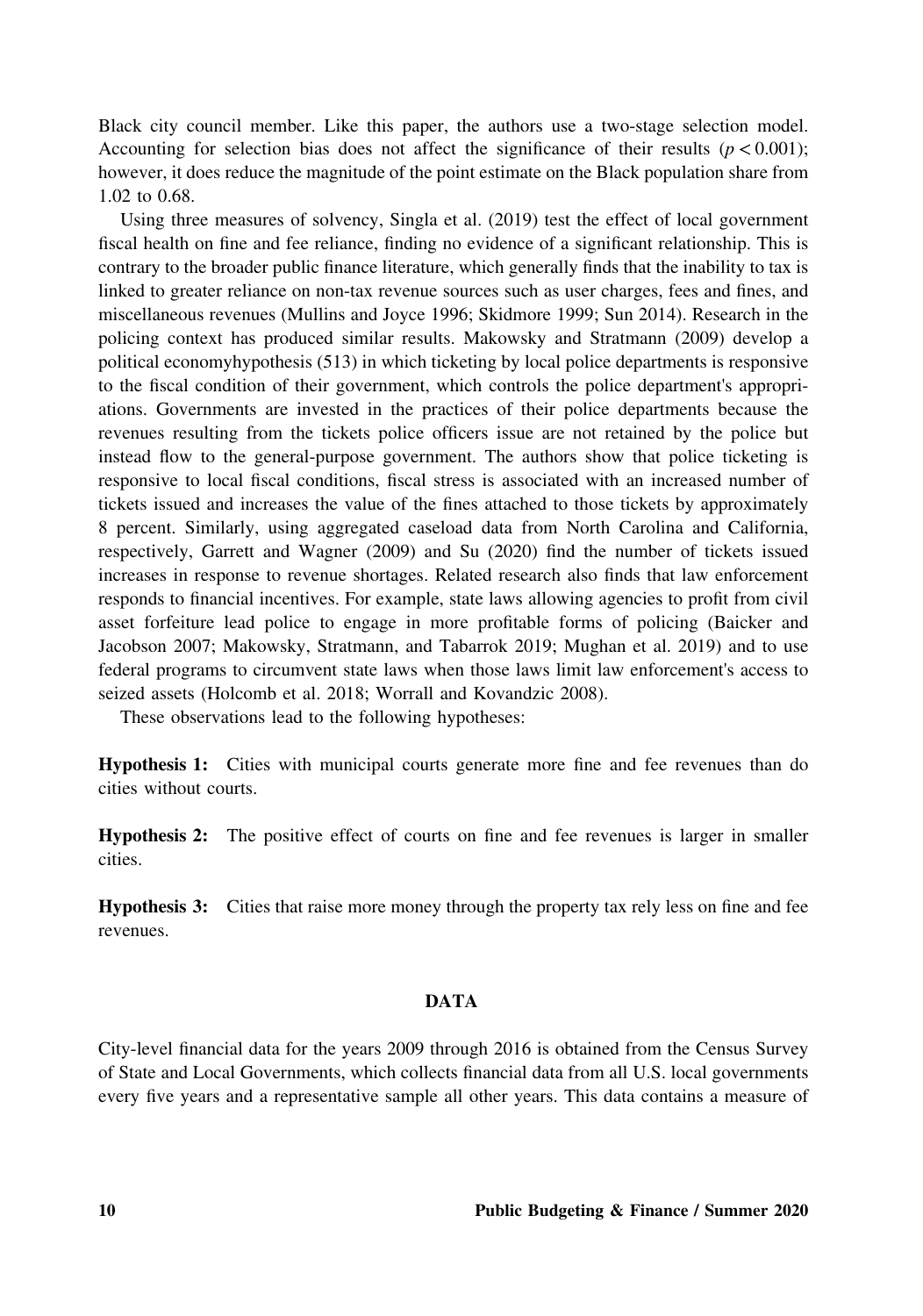fine and fee revenue and is combined with a municipal court dataset compiled by the author.<sup>11</sup> Cities were identified as operating a municipal court through an extensive search of state government websites and specialty websites such as the National Center for State Courts and, where possible, cross-validated using judicial financial reports published by state governments. To supplement this data, state‐level information on the legal grounding (state constitution or state legislation) and legal jurisdiction (including local ordinances, traffic tickets, and misdemeanors) of municipal courts was collected. One limitation of the dataset is that state laws do not vary over the sample period and I lack comprehensive information of the date municipal courts were established and/or dissolved. The Empirical Section discusses how the paper addresses this issue.

Data from a variety of sources supplements the primary dataset. City-level race, education, and income data (all first available in 2009) and information on county population density are obtained from the American Community Survey, published by the United States Census Bureau. County‐level property crime data is sourced from the Unified Crime Reporting Program, and county‐level presidential vote returns are from the MIT Election Data and Science Lab.<sup>12</sup> These variables are measured at the county level because they are not available at the city level. As a result, they do not capture the features of cities that differ from those of their county and will be least accurate in instances when a city's population comprises a small fraction of its county's population. Nevertheless, on average, these measures are a good proxy for their city‐level equivalent (Mughan et al. 2019).

A number of restrictions are placed on the data. Following Sances and You (2017), the analysis is limited to cities with populations of at least 2,500, and cities without a police department are excluded due to their limited ability to generate fine and fee revenues.<sup>13</sup> Additionally, cities in Arkansas, Vermont, and New Hampshire are dropped from the sample because these states undertook significant court reform during the sample time period. Finally, cities in Ohio and Oklahoma are excluded due to a lack of dependable data on local courts in those states. The result is a sample of 7,609 cities in 43 states in the continental United States. Summary statistics are presented in Table 3.

<sup>&</sup>lt;sup>11</sup>The fine and fee measure is defined as "Receipts from penalties imposed for violations of law; civil penalties (e.g., for violating court orders); court fees if levied upon conviction of a crime or violation; court‐ordered restitutions to crime victims where government actually collects the monies; and forfeits of deposits held for performance guarantees or against loss or damage (such as forfeited bail and collateral)." According to the conversation with the statisticians at the Census Bureau, this measure does not include proceeds from asset forfeiture. One shortcoming of this measure is that it includes forfeited bail and restitution paid by defendants, neither of which would be included in an ideal measure of fine and fee revenue. However, because municipal courts deal primarily (and in some cases exclusively) with ordinance violations and traffic infractions, revenues from these sources are thought to be minimal.

<sup>&</sup>lt;sup>12</sup>Property crimes include burglary, larceny, motor vehicle theft, and arson. Because the Unified Crime Report relies on data self-reported by law enforcement agencies, the data for a small number of counties are missing. This is reflected in the summary statistics presented in Table 2.

<sup>&</sup>lt;sup>13</sup>Twenty-five hundred residents is the definition of an "urban area" used by the Census Bureau. Cities are coded as not having a police department if they spend zero dollars on the service.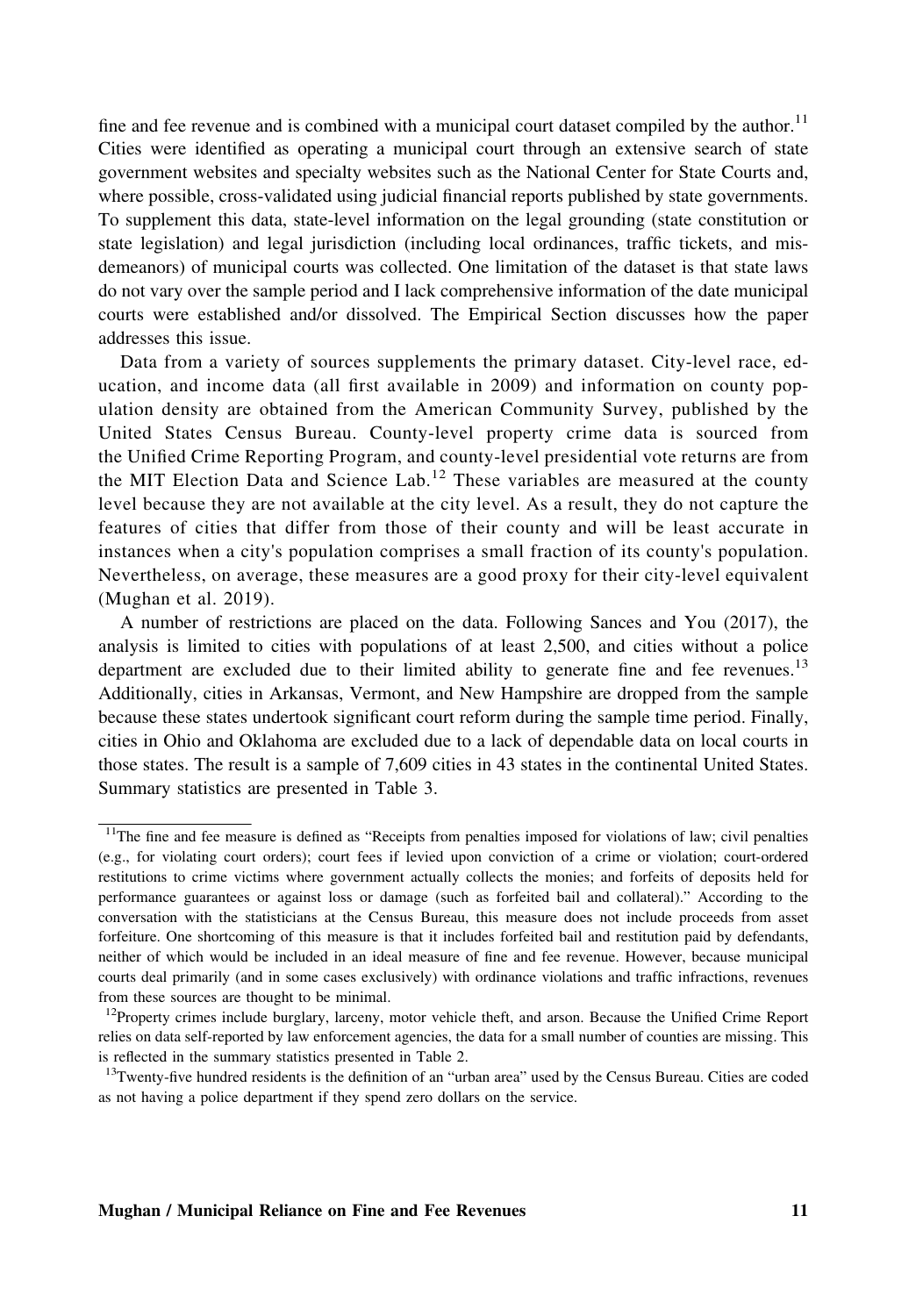|                                                                                                                                                           |                 |                         |                 |                  | <b>Summary Statistics</b><br>TABLE 3 |                 |                 |                 |                    |                  |
|-----------------------------------------------------------------------------------------------------------------------------------------------------------|-----------------|-------------------------|-----------------|------------------|--------------------------------------|-----------------|-----------------|-----------------|--------------------|------------------|
|                                                                                                                                                           |                 |                         | Without court   |                  |                                      |                 |                 | With court      |                    |                  |
|                                                                                                                                                           | Mean            | $\overline{\mathbf{s}}$ | Nin             | Max              | $\geq$                               | Mean            | $\mathbf{S}$    | Min             | Max                | $\geq$           |
| Total revenue pc<br>Total                                                                                                                                 | 2,509<br>2,466  | 2,004<br>2,030          | 0.336<br>0.977  | 36,563<br>43,249 | 17,805<br>17,811                     | 2,334<br>2,289  | 3,398<br>3,412  | $\sigma$ 4      | 121,670<br>129,828 | 12,145<br>12,150 |
| expenditure pc                                                                                                                                            |                 |                         |                 |                  |                                      |                 |                 |                 |                    |                  |
| Total tax                                                                                                                                                 | 1,060           | 1,057                   | 1.035           | 18,367           | 17,788                               | 764             | 654             | 4               | 10,744             | 12,140           |
| revenue pc<br>Property tax                                                                                                                                | 837             | 997                     | $0.001\,$       | 11,609           | 17,811                               | 393             | 508             | 0.001           | 6,406              | 12,150           |
| revenue pc<br>Fine and fee                                                                                                                                | $\overline{13}$ | $\mathfrak{Z}$          | 0.001           | 708              | 17,811                               | 28              | $\overline{31}$ | 0.001           | 631                | 12,150           |
| Judicial direct<br>revenue pc                                                                                                                             |                 | $\overline{c}$          | 0.001           | 744              | 17,811                               | 26              | 28              | 0.001           | 364                | 12,150           |
| expenditure pc<br>Police direct                                                                                                                           | 229             | 157                     | $0.001$         | 3,747            | 17,811                               | 244             | 145             | 0.001           | 2,111              | 12,150           |
| expenditure pc<br>Population (city)                                                                                                                       | 51,787          | 248,048                 | 129             | 8,461,961        | 13,586                               | 39,192          | 10,785          |                 | 2,240,582          | 11,268           |
| Population density                                                                                                                                        | 914             | 1,963                   |                 | 69,468           | 17,811                               | 725             | 1,348           | 1,964<br>0.700  | 13,731             | 12,150           |
| <b>Black</b> population<br>(county)                                                                                                                       | 0.094           | 0.150                   | $0.001\,$       | 0.994            | 13,586                               | 0.126           | 0.182           | $0.001\,$       | 0.986              | 11,268           |
| Earnings (city)<br>share (city)<br>Share of                                                                                                               | 35,839<br>0.210 | 10,704<br>1.504         | 13,090<br>0.003 | 128,274          | 13,086<br>13,586                     | 35,339<br>0.194 | 11,533<br>0.626 | 13,237<br>0.002 | 133,786<br>0.291   | 10,802<br>11,268 |
| without high<br>population                                                                                                                                |                 |                         |                 |                  |                                      |                 |                 |                 |                    |                  |
| Democratic vote<br>school degree                                                                                                                          | 0.502           | 0.139                   | 0.058           | 0.920            | 17,811                               | 0.431           | 0.149           | 0.073           | 0.870              | 12,150           |
| share (county)<br>Property crimes                                                                                                                         | 5<br>0.02       | 0.043                   | 0.001           |                  | 15,912                               | 0.029           | 0.047           | 0.001           |                    | 10,882           |
| $pc$ (county)<br>Binding TEL                                                                                                                              | 0.663           | 0.473                   | $\circ$         |                  | 17,811                               | 0.709           | 0.454           | $\circ$         |                    | 12,150           |
| Source: Sample limited to cities reporting fine and fee revenues. 0.001 indicates a value greater than 0 but less than 0.001. All values in 2016 dollars. |                 |                         |                 |                  |                                      |                 |                 |                 |                    |                  |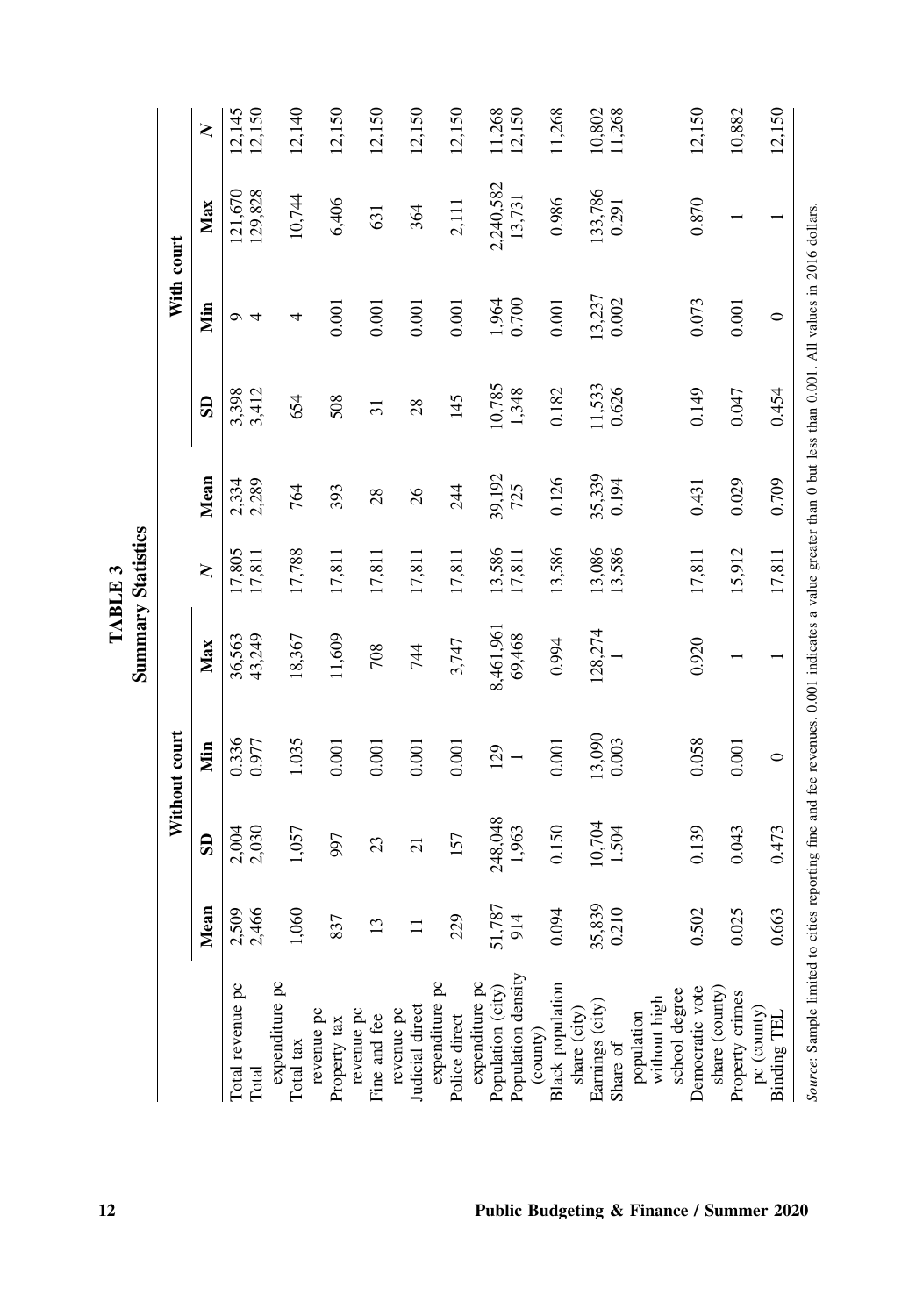Not surprisingly, cities operating a court report higher levels of judicial spending. They also have slightly lower total revenues and expenditures while collecting significantly less in property taxes. In terms of demographic characteristics, cities without a court are Whiter and have smaller and less geographically-concentrated populations. The average city with a municipal court reports over \$28 per capita in fine and fee revenue (or 5.2 percent of total tax revenue), compared to just under \$13 for every resident in the average city with no court (two percent of total tax revenue). Approximately 19 percent of cities report no fine and fee revenues in at least one year in the sample. Cities in this group may misreport or they may not collect fine and fees monies. However, it is also possible that these cities collect fine and fee monies but report them as other forms of revenue.

In the 27 states that allow for municipal courts, 77.5 percent (3,253) of cities host a local court. Figure 1 maps this statistic by state, also indicating the states with municipal courts.

Figure 1 does not reveal an obvious pattern or concentration in state laws. However, it does show very high take‐up rates; in many states, upward of 90 percent of cities operate a municipal court.

### EMPIRICAL STRATEGY

There are two potential sources of endogeneity, sample selection bias (cities reporting non-zero fine and fee revenues are a non-random subset of the population) and treatment endogeneity (nonrandom assignment of a city's court status). How this paper deals with each is discussed in turn.



FIGURE 1 States With Municipal Courts

Notes: Blank states do not allow for municipal courts. The percentages in the orange states indicate the percent of cities with a court in that state. Ohio and Oklahoma are blank due to missing data on municipal courts in those states.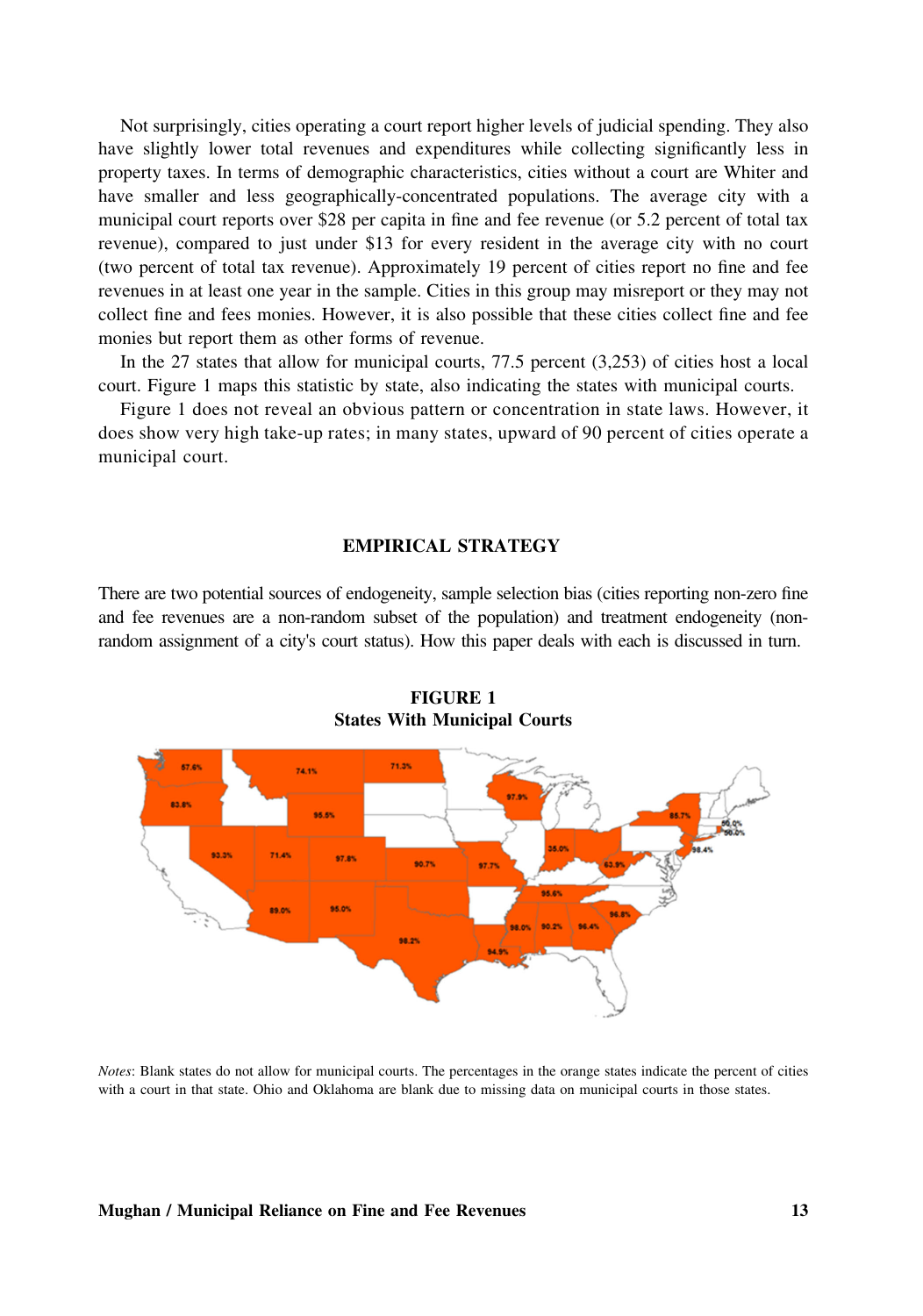As previously discussed, a non-trivial proportion of cities report zero fine and fee revenues. Dropping these cities from the analysis will introduce selection bias if the decision to report fine and fee revenue is correlated with unobservable characteristics of cities that also affect revenue‐orientated behavior in local criminal justice systems. A Heckman two-stage selection model corrects for selection bias by estimating the effect of municipal courts on fine and fee revenue *conditional* on municipality  $i$  reporting positive fine and fee revenues. This is done by using all observations to fit a probit model where the dependent variable is equal to one if a city has positive fine and fee revenues and zero otherwise. The predicted values are used to calculate the inverse Mills ratio (IMR), which is included in the second stage to correct for selection bias. In this second regression, the variable of interest—per capita fine and fee revenue—is regressed on the IMR, a municipal court indicator, and a variety of control variables, and only those cities that reported positive fine and fee amounts are included. The models are:

 $F \& F_{ijt} = \beta_0 + \beta_1$  Has Court<sub>ij</sub> +  $\beta_2$  Property Tax Revenue<sub>it</sub> +  $aX_{it} + \eta Z_{jt} + \delta_t + \varepsilon_{ijt}$ 

$$
F \& Fp c_{ijt} = \beta_0 + \beta_1 \text{ Has Court}_{ij} + \beta_2 \text{ Property Tax Revenue}_{it} + \hat{\lambda}_{ijt} + aX_{it} + \eta Z_{jt} + \delta_t + \mu_{ijt} \quad (1)
$$

The IMR is  $\hat{\lambda}_{ijt}$  in the second equation and the dependent variable is the logged value of per capita fine and fee revenue in city  $i$ , in county  $j$  in year  $t$ . The main predictors of interest are the municipal court measure and a logged measure of per capita property tax revenues.<sup>14</sup> In the second equation, the court dummy variable is interacted with property tax revenues, allowing for fiscal capacity to influence any impact local courts have on fine and fee revenues:

$$
F \& Fpc_{ijt} = \beta_0 + \beta_1 (\text{Has Court}_{ij} \times \text{Property Tax Revenue}_{it}) + \beta_2 \text{Has Court}_{ij}
$$

$$
+ \beta_3 \text{ Property Tax Revenue}_{it} + \hat{\lambda}_{ijt} + aX_{it} + \eta Z_{jt} + \delta_t + \mu_{ijt}
$$
(2)

The second empirical issue to address is treatment endogeneity; if cities opt into operating a court because there is some latent preference among the citizenry for raising revenues through the judicial branch, OLS estimates will overstate the relationship between local courts and criminal justice revenues. To address this problem, a binary variable (St Court Laws) equal to one if *state law* allows for independent local courts, is employed as an instrument for the *decision of a city* to establish a local court. These laws are decades—if not centuries—old; thus their connection to the *current* voter or government preferences for courts and court-generated

<sup>&</sup>lt;sup>14</sup>Because municipal courts alter the distribution of fine and fee revenues across levels of government, rather than suggesting revenue-generating activity in local courts, a positive estimate on the municipal court indicator in Equation 1 may simply reflect the redirection of fine and fee revenues from state and county government funds to local general funds. In the Appendix to this paper, I present evidence that this is not the case; municipal fine and fee revenues and county fine and fee revenues are complements (positively correlated) rather than substitutes (negatively correlated).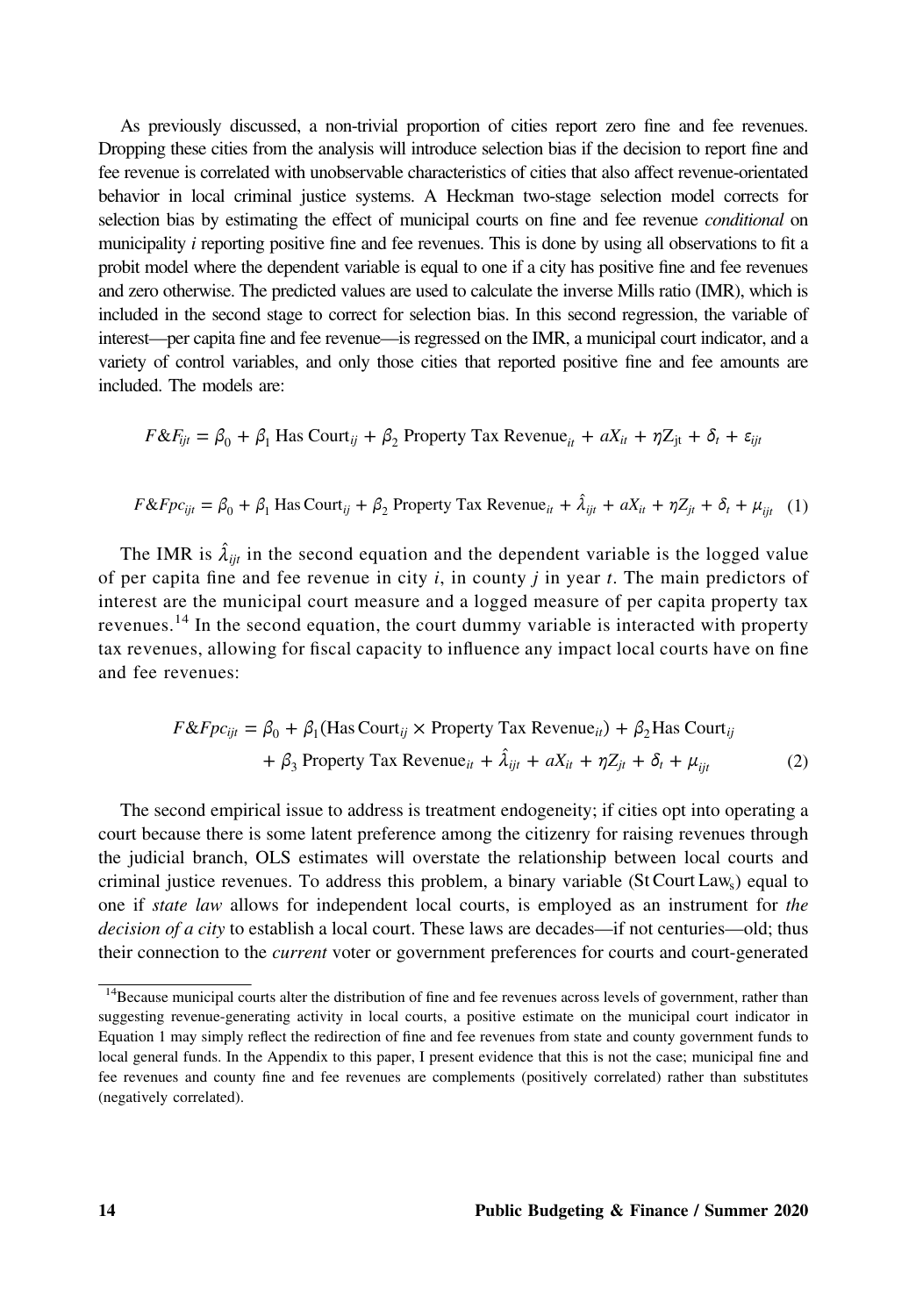revenues or policies regarding the treatment of citizens is questionable. An ancillary benefit of the instrumental variables approach is that it accounts for measurement error resulting from localities opting to dissolve their local court.

The first stage estimates the strength of the relationship between state laws governing the establishment of local courts and the choice by a municipality to operate such a court, and is specified as follows:

$$
\text{Has } \widehat{\text{Count } i_{ijs}} = \beta_0 + \beta_1 \text{ State Court Law}_s + \beta_2 \text{ Property Tax Revenue}_{it} + aX_{it} + \eta Z_{jt} + \delta_t
$$
\n
$$
+ \hat{\lambda}_{ijt} + \varepsilon_{ijts} \tag{3}
$$

Where the outcome variable is a dummy measure equal to one if a city  $i$  in county  $j$  in state  $s$  has a municipal court and zero otherwise.<sup>15</sup> The state court law measure is also binary, equal to one if state law allows for municipal courts within the state and zero if it does not. The reduced form is given by:

$$
F \& F \rho c_{ijts} = \beta_0 + \beta_1 \text{ Has } \widehat{\text{Count}}_{ijs} + \beta_2 \text{Property Tax Revenue}_{it} + aX_{it} + \eta Z_{jt} + \delta_t + \hat{\lambda}_{ijt}
$$
\n
$$
(4)
$$

Each specification contains year fixed effects and a vector of city  $(X_{it})$  and county  $(Z_{it})$ control variables that might be correlated with fine and fee revenues. Property Tax Revenues are scaled by the city population and captures a city's ability to generate tax revenue. It is expected to be negatively related to court-generated revenues. Per capita grant receipts further account for differences in financial resources available to municipalities. Because increased activity by police likely increases the number of cases flowing into local courts, city expenditures on police are also controlled for. The same logic motivates the inclusion of a variable capturing judicial branch spending.

In addition to the financial characteristics, the models control for various demographic characteristics of cities. Because previous research suggests a quadratic relationship between minority population and policing outcomes, the Black share of the municipal population is included as a quadratic term (Nicholson‐Crotty, Nicholson‐Crotty, and Fernandez 2017). The model also accounts for differences in median earnings across cities, as economic capacity may be related to the rate at which people incur tickets and the likelihood those tickets are paid.

Fines and fees collected by the county capture road conditions and demand for police services in the wider geographic area.<sup>16</sup> For example, any seasonal variation in driving patterns

<sup>&</sup>lt;sup>15</sup>These estimates are not included in the paper but are available upon request.

<sup>&</sup>lt;sup>16</sup>Due to lack of city-level crime data, it is common practice to use a county-level measure to account for changes in the city crime environment (e.g., see Mughan, Li, and Nicholson‐Crotty 2019). Doing so will invariably fail to capture some portion of city-level variation, a problem that varies inversely with city size. However, crime is not geographically constrained, and it seems reasonable to assume that city police departments are responsive to events in areas surrounding their geographic boundaries. This suggests the county measure is a reasonable proxy for a city‐level measure.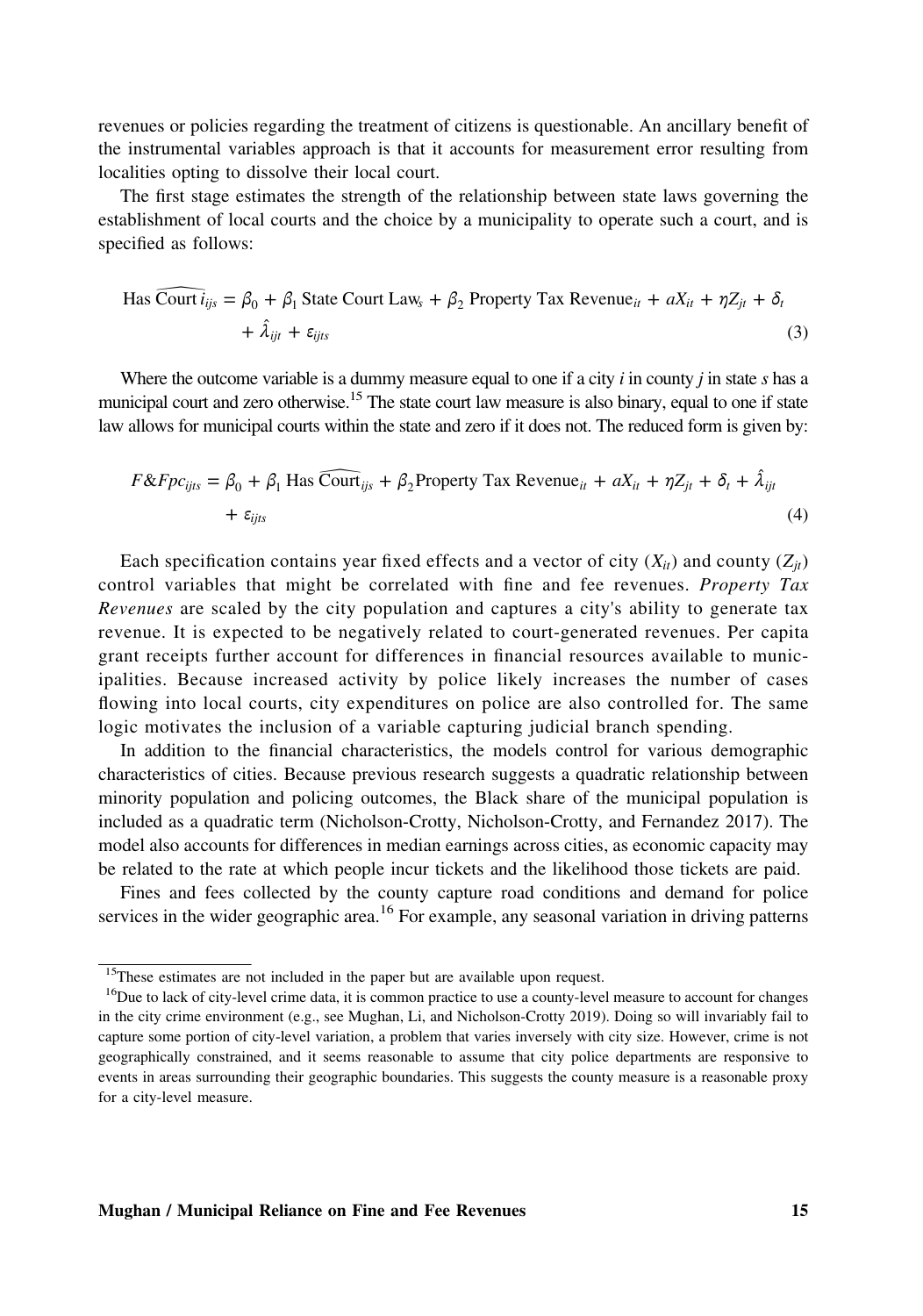or changes in demand for law enforcement services that increase fine and fee revenues at the local level would presumably lead to an increase at the county level as well. The number of property crimes reported in county  $j$  at time  $t$  is included to control for changes in crime environment that might affect fine and fee revenue, for example, police may devote fewer resources to traffic enforcement if an increase in crime means those resources are deployed elsewhere. Population density accounts for differences in the opportunity to issue the traffic tickets that generate fine and fee monies in urban versus rural areas. The proportion of a county's population that voted for the democratic presidential candidate in the 2008, 2012, and 2016 elections captures cross‐county differences in fiscal policy preferences and demand for law enforcement services.<sup>17</sup> Finally, a binary variable equal to one if the city is operating under a binding TEL is included to account for sustained financial pressure that may affect revenue policy.

### RESULTS

Table 4 presents estimates of the effect of financial incentives, in the form of municipal courts, on fine and fee revenues.

I begin by discussing the impact of select control variables. First, as expected, property tax revenue is negatively associated with fine fee revenues ( $p < 0.01$ ); as municipalities generate more revenue through property taxation, they raise less through criminal justice charges. Additionally, cities that spend more on police and judicial services raise more money through fines and fees ( $p < 0.01$ ). Third, consistent with previous research, the racial composition of the city has a large, positive influence on criminal justice revenues and this relationship is nonlinear. Finally, the positive estimates on population density suggest that fine and fee revenues increase as the ticketing base expands.

Turning to the main variable of interest, results reveal that cities with a municipal court generate between 62.4 and 97.4 percent more in fine and fee revenues than do cities without a court, all else equal. This result must be interpreted with caution because the redirection of fine and fee revenues engendered by municipal courts means that these estimates reflect revenue-seeking behavior incentivized by courts *and* the mechanical effect of altering the flow of fine and fee revenues. Unfortunately, the nature of the data prevents the isolation of each effect. However, in the Appendix to this paper, I provide evidence that fine and fee revenues collected at the county and municipal level are positively correlated, implying that shifting fine and fee revenues across the levels of government do not fully explain the estimates in Table 3. Additionally, because any redistributive effect is independent of city size and property tax collections, we can draw inferences about revenue‐seeking behavior by studying the revenue effects of municipal courts along these dimensions. This is how the remainder of the analysis proceeds.

To test how the results from Table 4 vary with city size, the previous analysis is repeated at different quartiles of the population distribution. The first two columns of Table 5 report results

<sup>&</sup>lt;sup>17</sup>Values for off-election years are generated using linear interpolation.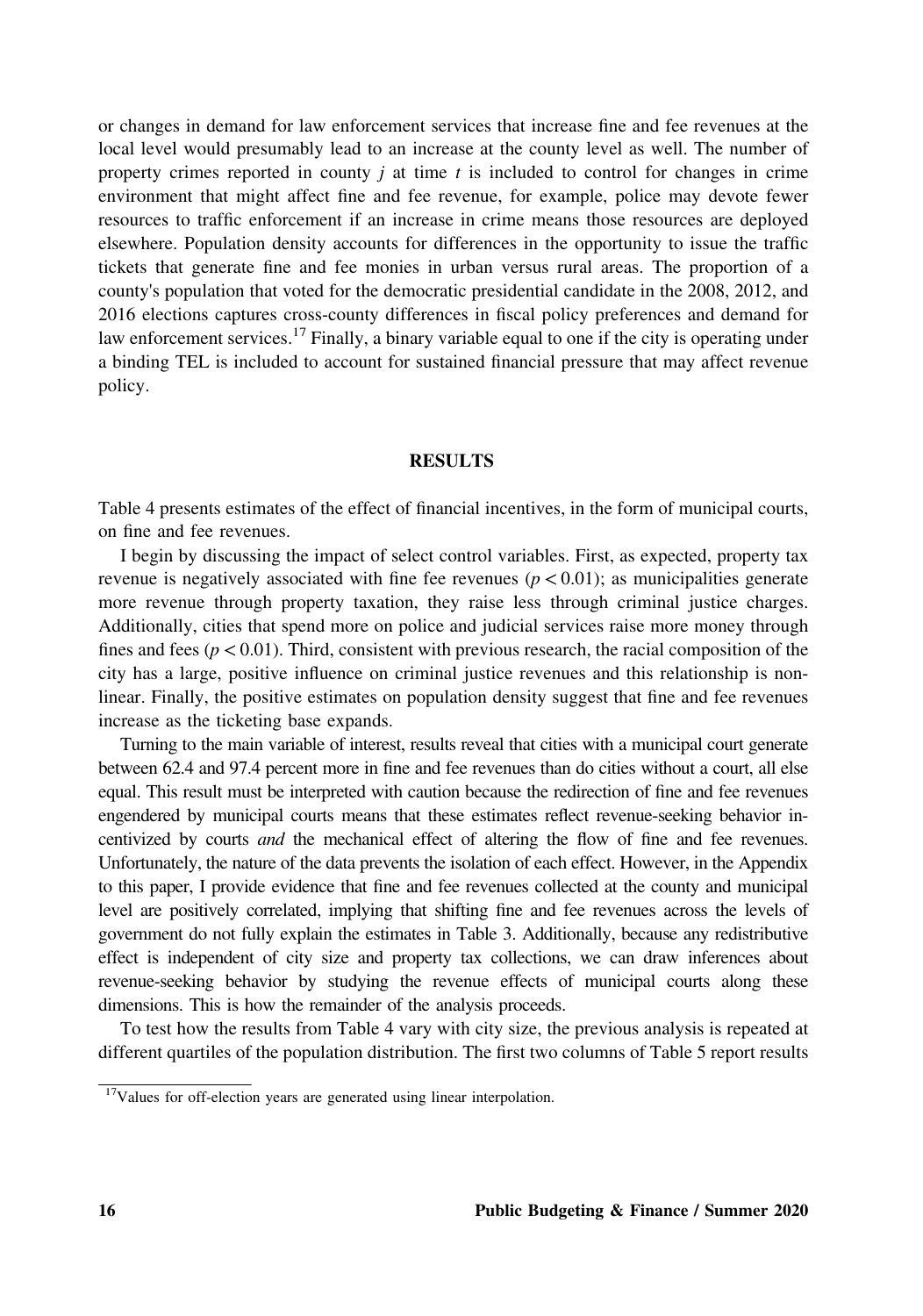|                                                                                                                 |                                             | <b>OLS</b>                           |                         | IV                              |
|-----------------------------------------------------------------------------------------------------------------|---------------------------------------------|--------------------------------------|-------------------------|---------------------------------|
|                                                                                                                 | (1)                                         | (2)                                  | (3)                     | (4)                             |
| Municipal court<br>Property tax revenue                                                                         | $0.974~(0.089)^{***}$                       | $0.739(0.074)^{***}$<br>0.000(0.023) | $0.633(0.051)^{***}$    | $0.615~(0.076)$ ***             |
| (log, pc)<br>$-0.074$ $(0.015)$ <sup>***</sup><br>Black population share<br>Black population share <sup>2</sup> | $-0.074(0.015)$                             | $2.175(0.252)^{^{\circ}}$            | $1.509$ $(0.254)$ ***   | 1.516(0.253)                    |
| $-1.827(0.381)^{*}$<br>$-1.225(0.341)$                                                                          | $-1.225(0.342)$<br>City<br>population (log) |                                      | $0.064\ (0.016) ^{***}$ | $-0.033(0.021)$                 |
| $-0.033(0.021)$<br><b>IMR</b><br>$-1.958(0.145)$<br>***<br>$-1.260(0.117)$                                      | $-1.253(0.116)$<br>County F&F<br>revenue    |                                      |                         | $0.023(0.013)^{*}$              |
| $0.023(0.013)^{*}$<br>Police exp (log, pc)                                                                      |                                             |                                      | 0.132(0.021)            | $0.132 (0.021)$ ***             |
| Judicial exp (log,pc)                                                                                           |                                             |                                      | $0.102 (0.019)^{*}$     | $0.104~(0.020)$ ***             |
| Earnings (log)                                                                                                  |                                             |                                      | 0.004(0.097)            | 0.006(0.095)                    |
| Total grants (log, pc)                                                                                          |                                             |                                      | 0.003(0.010)            | 0.002(0.010)                    |
| Property crimes reported<br>(log, pc)                                                                           |                                             |                                      | 0.001(0.038)            | 0.003(0.039)                    |
| Population density (log)                                                                                        |                                             |                                      | $0.143$ $(0.027)$ ***   | $0.143$ $(0.027)$ ***           |
| Democratic vote share<br>(county)                                                                               |                                             |                                      | 0.110(0.232)            | 0.094(0.231)                    |
| <b>Binding TEL</b>                                                                                              |                                             |                                      | $-0.074(0.049)$         | $-0.073(0.049)$                 |
| Constant                                                                                                        | 2.860 (0.083)                               | 2.439 (0.204)                        | $2.157 (0.992)^{**}$    | $2.165$ $(0.995)$ <sup>**</sup> |
| $F$ -statistic ( $p$ values in<br>parentheses)                                                                  | ***<br>26.54 (0.000)                        | 159.75<br>(0.000)                    | ***<br>76.17(0.000)     | 1468.08<br>(0.000)              |
| $\boldsymbol{N}$                                                                                                | 22,933                                      | 15,942                               | 15,942                  | 15,942                          |

TABLE 4 Relationship Between Municipal Courts and Fine & Fee Revenues

Source: Year fixed effects included in all specifications. Robust standard errors clustered at the county level and in parentheses unless otherwise indicated. Chi squared statistic presented in place of F‐statistic in IV models.  $*_{p}$  < 0.10.

 $**p < 0.05$ .

 $***p < 0.01$ .

for the 25 percent of cities with the smallest populations, while the seventh and eighth columns show equivalent point estimates for the largest 25 percent of cities.

Turning first to the variable of interest, the indicator for municipal courts. In the smallest cities, municipal courts increase per capital fine and fee revenues by between 94.3 and 102.2 percent. The equivalent statistics are 38.3 and 38.2 percent in the largest cities. According to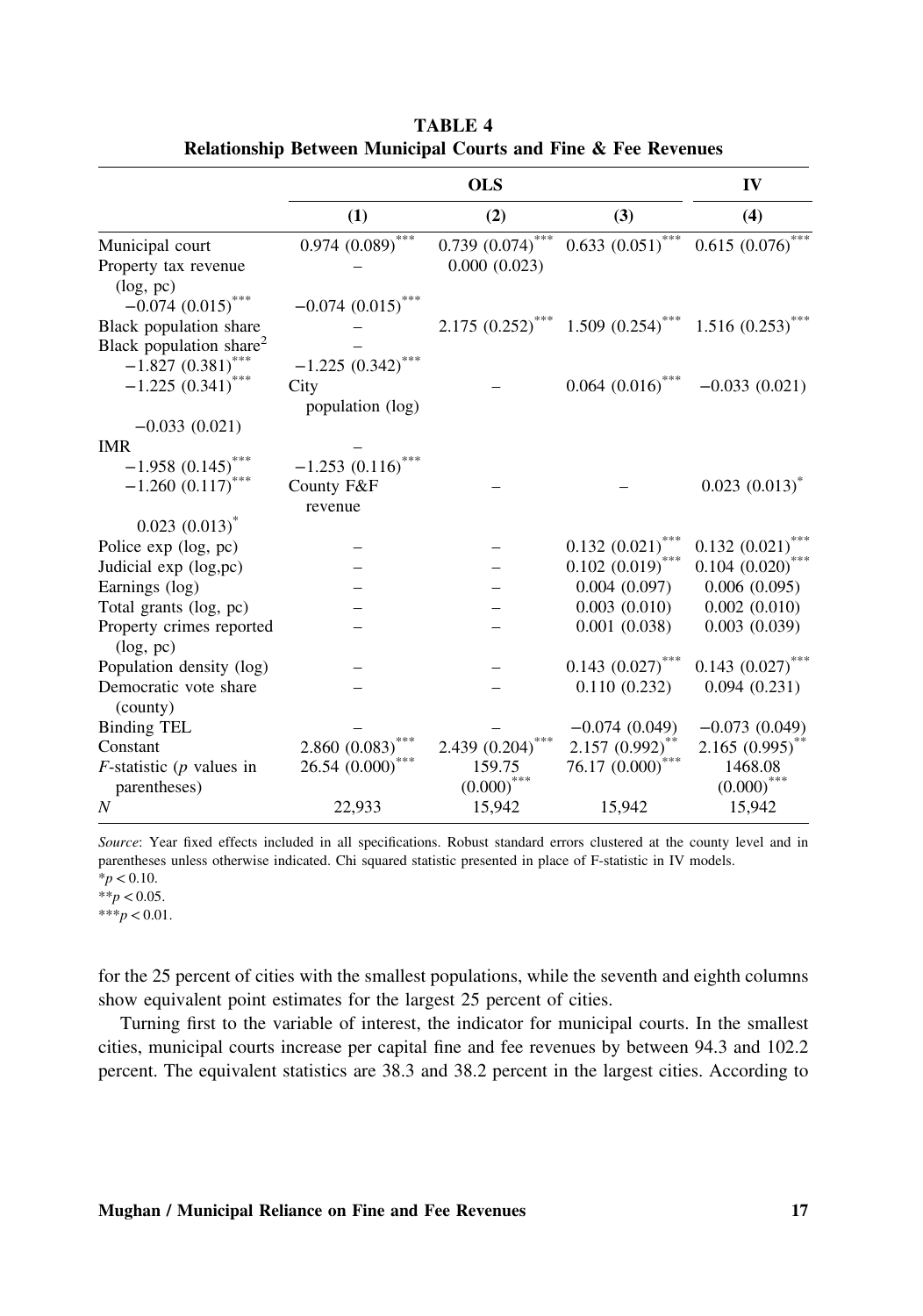|                                              |                                                                                                                                                                       | Relationship Between Municipal Courts and Fine & Fee Revenue by                                                                                                                                                                                                                                     |                                                                                                                                                                                                                                                                                                 |                                                                                                                                                                                                                                                                                                                          |                                                                                                                                                                                                                                                                       | City                                                                                                                                                              | <b>Size</b>                                                                                                                                                              |                                                                                                                                                                                      |
|----------------------------------------------|-----------------------------------------------------------------------------------------------------------------------------------------------------------------------|-----------------------------------------------------------------------------------------------------------------------------------------------------------------------------------------------------------------------------------------------------------------------------------------------------|-------------------------------------------------------------------------------------------------------------------------------------------------------------------------------------------------------------------------------------------------------------------------------------------------|--------------------------------------------------------------------------------------------------------------------------------------------------------------------------------------------------------------------------------------------------------------------------------------------------------------------------|-----------------------------------------------------------------------------------------------------------------------------------------------------------------------------------------------------------------------------------------------------------------------|-------------------------------------------------------------------------------------------------------------------------------------------------------------------|--------------------------------------------------------------------------------------------------------------------------------------------------------------------------|--------------------------------------------------------------------------------------------------------------------------------------------------------------------------------------|
|                                              | Bottom 25                                                                                                                                                             | percent<br>(population $\leq 7,047$                                                                                                                                                                                                                                                                 | (population                                                                                                                                                                                                                                                                                     | $\leq 15,542$<br>Bottom 50 percent                                                                                                                                                                                                                                                                                       | Top 50 percent<br>(population ≥ 15,542)                                                                                                                                                                                                                               |                                                                                                                                                                   | (population $\geq 37,847$ )<br>Top 25 percent                                                                                                                            |                                                                                                                                                                                      |
|                                              | $\widehat{z}$                                                                                                                                                         | $\widehat{a}$                                                                                                                                                                                                                                                                                       | $\widehat{\mathbf{c}}$                                                                                                                                                                                                                                                                          | $\widehat{\mathbf{t}}$                                                                                                                                                                                                                                                                                                   | $\mathbf{e}$                                                                                                                                                                                                                                                          | $\widehat{\bullet}$                                                                                                                                               | $\widehat{c}$                                                                                                                                                            | $\circledast$                                                                                                                                                                        |
| Municipal court                              | $\frac{0.943}{(0.073)}$<br>$+(-1.0035)$<br>$-0.035$<br>$(0.022)$                                                                                                      | $\begin{array}{c} 1.022 \\ 0.106 \end{array}$<br>$\begin{array}{c} -0.031 \\ -0.031 \end{array}$                                                                                                                                                                                                    | $\begin{array}{r} \hline 0.857 \ 0.059) ^{****} \ -0.059 ^{****} \ -0.059 ^{****} \end{array}$                                                                                                                                                                                                  | $\begin{array}{r} 0.898 \\ 0.897 \end{array}$<br>$\begin{array}{r} 0.677 \end{array}$<br>$-0.057$<br>$(0.018)$                                                                                                                                                                                                           | $\begin{array}{c} 0.489 \\ (0.065) \end{array}$<br>$-0.081$<br>$(0.005)$<br>$(0.023)$                                                                                                                                                                                 | $\begin{array}{c} 0.438 \\ (0.096) ^{***} \\ -0.084 ^{***} \\ (0.0004 ) \end{array}$                                                                              | $\frac{0.383}{0.034}$<br>$+0.074$<br>$-0.103$<br>$(0.039)$                                                                                                               | $\overline{0.382}$<br>$(0.108)$<br>$-0.103$<br>$(0.040)$                                                                                                                             |
|                                              |                                                                                                                                                                       |                                                                                                                                                                                                                                                                                                     |                                                                                                                                                                                                                                                                                                 |                                                                                                                                                                                                                                                                                                                          |                                                                                                                                                                                                                                                                       |                                                                                                                                                                   |                                                                                                                                                                          |                                                                                                                                                                                      |
| Property tax                                 |                                                                                                                                                                       |                                                                                                                                                                                                                                                                                                     |                                                                                                                                                                                                                                                                                                 |                                                                                                                                                                                                                                                                                                                          |                                                                                                                                                                                                                                                                       |                                                                                                                                                                   |                                                                                                                                                                          |                                                                                                                                                                                      |
| revenue<br>(log, pc)<br>Black population     |                                                                                                                                                                       |                                                                                                                                                                                                                                                                                                     |                                                                                                                                                                                                                                                                                                 |                                                                                                                                                                                                                                                                                                                          |                                                                                                                                                                                                                                                                       |                                                                                                                                                                   |                                                                                                                                                                          |                                                                                                                                                                                      |
|                                              |                                                                                                                                                                       |                                                                                                                                                                                                                                                                                                     |                                                                                                                                                                                                                                                                                                 |                                                                                                                                                                                                                                                                                                                          |                                                                                                                                                                                                                                                                       |                                                                                                                                                                   |                                                                                                                                                                          |                                                                                                                                                                                      |
|                                              |                                                                                                                                                                       |                                                                                                                                                                                                                                                                                                     |                                                                                                                                                                                                                                                                                                 |                                                                                                                                                                                                                                                                                                                          |                                                                                                                                                                                                                                                                       |                                                                                                                                                                   |                                                                                                                                                                          |                                                                                                                                                                                      |
| share                                        |                                                                                                                                                                       |                                                                                                                                                                                                                                                                                                     |                                                                                                                                                                                                                                                                                                 |                                                                                                                                                                                                                                                                                                                          |                                                                                                                                                                                                                                                                       |                                                                                                                                                                   |                                                                                                                                                                          |                                                                                                                                                                                      |
| <b>Black</b> population                      |                                                                                                                                                                       |                                                                                                                                                                                                                                                                                                     |                                                                                                                                                                                                                                                                                                 |                                                                                                                                                                                                                                                                                                                          |                                                                                                                                                                                                                                                                       |                                                                                                                                                                   |                                                                                                                                                                          |                                                                                                                                                                                      |
| $\frac{4P_2}{\text{share}^2}$                |                                                                                                                                                                       |                                                                                                                                                                                                                                                                                                     |                                                                                                                                                                                                                                                                                                 |                                                                                                                                                                                                                                                                                                                          |                                                                                                                                                                                                                                                                       |                                                                                                                                                                   |                                                                                                                                                                          |                                                                                                                                                                                      |
|                                              |                                                                                                                                                                       |                                                                                                                                                                                                                                                                                                     |                                                                                                                                                                                                                                                                                                 |                                                                                                                                                                                                                                                                                                                          |                                                                                                                                                                                                                                                                       |                                                                                                                                                                   |                                                                                                                                                                          |                                                                                                                                                                                      |
| population<br>(log)<br>County F&F            | $\begin{array}{c} 2.099 \\ (0.422)^{***} \\ -1.845 \\ (0.524)^{***} \\ (0.524)^{***} \\ (0.004) \\ (0.004) \end{array}$                                               | $\begin{array}{c} 2.024\\ (0.426)^{***}\\ -1.794\\ (0.531)^{***}\\ -0.003\\ (0.088) \end{array}$                                                                                                                                                                                                    | $\begin{array}{c} 1.371 \\ 1.378 \\ -0.868 \\ -0.868 \\ 0.483 \end{array}$<br>$+0.1371 \\ -0.100 \\ -0.100 \\ -0.100 \\ 0.041 \end{array}$                                                                                                                                                      | $\begin{array}{l} 1.340 \\ 1.361 \end{array}$<br>$\begin{array}{l} -0.846 \\ -0.485 \end{array}$<br>$\begin{array}{l} -0.099 \\ -0.099 \end{array}$                                                                                                                                                                      | $\begin{array}{c} 1.582\\ (0.351)^{***}\\ -1.526\\ (0.481)^{***}\\ -0.024\\ (0.031)\end{array}$                                                                                                                                                                       | $\begin{array}{c} 1.584 \\ (0.350)^{***} \\ -1.505 \\ (0.481)^{***} \\ -0.025 \\ (0.032) \end{array}$                                                             | $\begin{array}{c} 1.056 \\ (0.454)^{* \ast } \\ -1.586 \\ (0.630)^{* \ast } \\ (0.630) \\ -0.002 \end{array}$                                                            | $\begin{array}{c} 1.055\\ (0.453)^{**}\\ -1.585\\ (0.631)^{**}\\ -0.002\\ (0.036) \end{array}$                                                                                       |
|                                              |                                                                                                                                                                       |                                                                                                                                                                                                                                                                                                     |                                                                                                                                                                                                                                                                                                 |                                                                                                                                                                                                                                                                                                                          |                                                                                                                                                                                                                                                                       |                                                                                                                                                                   |                                                                                                                                                                          |                                                                                                                                                                                      |
|                                              |                                                                                                                                                                       |                                                                                                                                                                                                                                                                                                     |                                                                                                                                                                                                                                                                                                 |                                                                                                                                                                                                                                                                                                                          |                                                                                                                                                                                                                                                                       |                                                                                                                                                                   |                                                                                                                                                                          |                                                                                                                                                                                      |
| revenue<br>Police exp                        |                                                                                                                                                                       |                                                                                                                                                                                                                                                                                                     |                                                                                                                                                                                                                                                                                                 |                                                                                                                                                                                                                                                                                                                          |                                                                                                                                                                                                                                                                       |                                                                                                                                                                   |                                                                                                                                                                          |                                                                                                                                                                                      |
|                                              |                                                                                                                                                                       |                                                                                                                                                                                                                                                                                                     |                                                                                                                                                                                                                                                                                                 |                                                                                                                                                                                                                                                                                                                          |                                                                                                                                                                                                                                                                       |                                                                                                                                                                   |                                                                                                                                                                          |                                                                                                                                                                                      |
|                                              |                                                                                                                                                                       |                                                                                                                                                                                                                                                                                                     |                                                                                                                                                                                                                                                                                                 |                                                                                                                                                                                                                                                                                                                          |                                                                                                                                                                                                                                                                       |                                                                                                                                                                   |                                                                                                                                                                          |                                                                                                                                                                                      |
|                                              |                                                                                                                                                                       |                                                                                                                                                                                                                                                                                                     |                                                                                                                                                                                                                                                                                                 |                                                                                                                                                                                                                                                                                                                          |                                                                                                                                                                                                                                                                       |                                                                                                                                                                   |                                                                                                                                                                          |                                                                                                                                                                                      |
| $(\log, pc)$<br>Judicial exp<br>$(\log, pc)$ |                                                                                                                                                                       |                                                                                                                                                                                                                                                                                                     |                                                                                                                                                                                                                                                                                                 |                                                                                                                                                                                                                                                                                                                          |                                                                                                                                                                                                                                                                       |                                                                                                                                                                   |                                                                                                                                                                          |                                                                                                                                                                                      |
| Earnings (log)                               |                                                                                                                                                                       |                                                                                                                                                                                                                                                                                                     |                                                                                                                                                                                                                                                                                                 |                                                                                                                                                                                                                                                                                                                          |                                                                                                                                                                                                                                                                       |                                                                                                                                                                   |                                                                                                                                                                          |                                                                                                                                                                                      |
|                                              |                                                                                                                                                                       |                                                                                                                                                                                                                                                                                                     |                                                                                                                                                                                                                                                                                                 |                                                                                                                                                                                                                                                                                                                          |                                                                                                                                                                                                                                                                       |                                                                                                                                                                   |                                                                                                                                                                          |                                                                                                                                                                                      |
| Total grants                                 |                                                                                                                                                                       |                                                                                                                                                                                                                                                                                                     |                                                                                                                                                                                                                                                                                                 |                                                                                                                                                                                                                                                                                                                          |                                                                                                                                                                                                                                                                       |                                                                                                                                                                   |                                                                                                                                                                          |                                                                                                                                                                                      |
| $(\log, pc)$                                 | $\begin{array}{c} 0.022 \\ 0.015 \\ 0.192 \\ 0.031 \\ 0.000 \\ 0.000 \\ 0.019 \\ 0.000 \\ 0.001 \\ 0.001 \\ 0.010 \\ 0.011 \\ 0.011 \\ 0.014 \\ 0.014 \\ \end{array}$ | $\begin{array}{c} 0.021 \\ 0.016 \\ 0.194 \\ 0.030 \\ 0.030 \\ 0.031 \\ 0.057 \\ 0.057 \\ 0.057 \\ 0.012 \\ 0.012 \\ 0.031 \\ 0.031 \\ 0.031 \\ 0.031 \\ 0.031 \\ 0.031 \\ 0.033 \\ 0.048 \\ 0.048 \\ 0.048 \\ 0.048 \\ 0.048 \\ 0.048 \\ 0.048 \\ 0.048 \\ 0.048 \\ 0.048 \\ 0.048 \\ 0.048 \\ 0.$ | $\begin{array}{c} 0.026\\ (0.013)^*\\ 0.158\\ (0.027)^*\\ (0.020)^*\\ (0.000)^*\\ (0.013)\\ (0.011)\\ (0.011)\\ (0.010)^*\\ (0.000)\\ (0.002)\\ (0.002)\\ (0.002)\\ (0.003)\\ (0.003)\\ (0.003)\\ (0.003)\\ (0.003)\\ (0.003)\\ (0.003)\\ (0.003)\\ (0.003)\\ (0.003)\\ (0.003)\\ (0.003)\\ (0$ | $\begin{array}{c} 0.026 \\ (0.014)^* \\ 0.159 \\ (0.027)^* \\ (0.021)^* \\ (0.034 \\ -0.035 \\ (0.120) \\ (0.010)^* \\ (0.006) \\ (0.000) \\ (0.000) \\ (0.000) \\ (0.000) \\ (0.000) \\ (0.000) \\ (0.000) \\ (0.000) \\ (0.000) \\ (0.000) \\ (0.000) \\ (0.000) \\ (0.000) \\ (0.000) \\ (0.000) \\ (0.000) \\ (0.00$ | $\begin{array}{l} 0.011\\ 0.018\\ 0.116\\ 0.026)\\ 0.118\\ 0.024)\\ 0.000\\ 0.000\\ 0.000\\ 0.010\\ 0.010\\ 0.010\\ 0.010\\ 0.010\\ 0.010\\ 0.010\\ 0.010\\ 0.000\\ 0.000\\ 0.000\\ 0.000\\ 0.000\\ 0.000\\ 0.000\\ 0.000\\ 0.000\\ 0.000\\ 0.000\\ 0.000\\ 0.000\\ $ | $\begin{array}{c} 0.011\\ 0.017)\\ 0.116\\ 0.0266\\ 0.0266\\ 0.0009\\ 0.0009\\ 0.0104\\ 0.0101\\ 0.0100\\ 0.0104\\ 0.0104\\ 0.0104\\ 0.0104\\ 0.0009 \end{array}$ | $\begin{array}{c} 0.001\\ 0.024)\\ 0.081\\ 0.029)\\ 0.141\\ 0.027)\\ -0.024\\ 0.034\\ 0.034\\ 0.034\\ 0.034\\ 0.034\\ 0.039\\ 0.029)\\ 0.034\\ 0.020\\ 0.029\end{array}$ | $\begin{array}{c} 0.001\\ 0.024)\\ 0.081\\ 0.029)\\ 0.029)\\ 0.14\\ 0.027)\\ 0.027)\\ 0.0111\\ 0.034\\ 0.034\\ 0.039\\ 0.0329\\ 0.033\\ 0.030\\ 0.030\\ 0.030\\ 0.030\\ \end{array}$ |
|                                              |                                                                                                                                                                       |                                                                                                                                                                                                                                                                                                     |                                                                                                                                                                                                                                                                                                 |                                                                                                                                                                                                                                                                                                                          |                                                                                                                                                                                                                                                                       |                                                                                                                                                                   |                                                                                                                                                                          |                                                                                                                                                                                      |
| Property crimes<br>reported                  | (649)                                                                                                                                                                 |                                                                                                                                                                                                                                                                                                     |                                                                                                                                                                                                                                                                                                 |                                                                                                                                                                                                                                                                                                                          |                                                                                                                                                                                                                                                                       |                                                                                                                                                                   |                                                                                                                                                                          |                                                                                                                                                                                      |
| (log, pc)                                    |                                                                                                                                                                       |                                                                                                                                                                                                                                                                                                     |                                                                                                                                                                                                                                                                                                 |                                                                                                                                                                                                                                                                                                                          |                                                                                                                                                                                                                                                                       |                                                                                                                                                                   |                                                                                                                                                                          |                                                                                                                                                                                      |

TABLE 5 TABLE 5

(continued)

 $\label{eq:constrained} (continued)$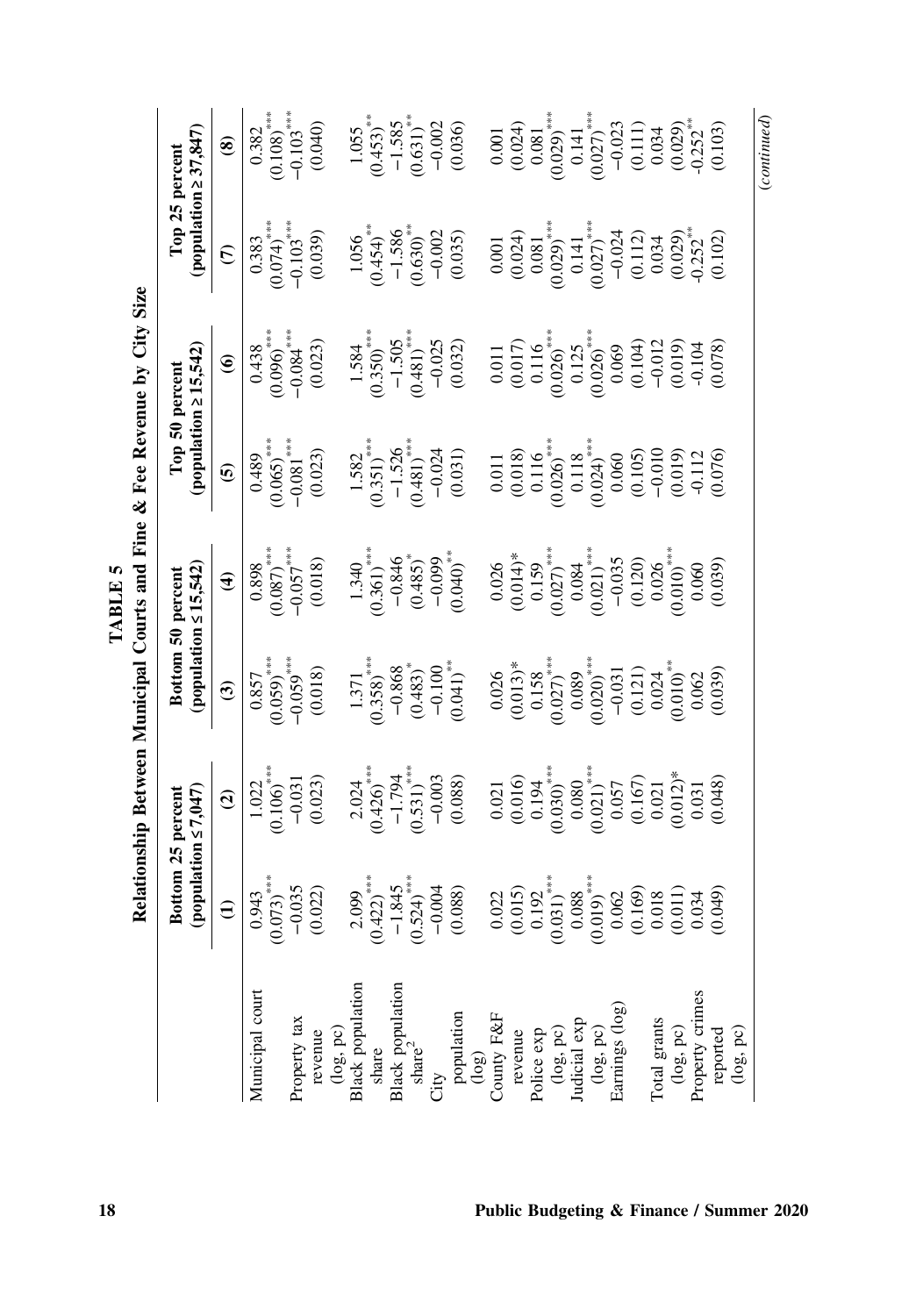|                                                                                                                                                                                                                                  |                                               |                                                                                                                                                                                                            |                                                                                                                                                                                                                                                                       | TABLE 5 (Continued)                                                                                                                                                    |                                                                                                                                                                                                                                                                              |                                                                                                                                                                      |                                                                                                                                                                                                                      |                                                                                                               |
|----------------------------------------------------------------------------------------------------------------------------------------------------------------------------------------------------------------------------------|-----------------------------------------------|------------------------------------------------------------------------------------------------------------------------------------------------------------------------------------------------------------|-----------------------------------------------------------------------------------------------------------------------------------------------------------------------------------------------------------------------------------------------------------------------|------------------------------------------------------------------------------------------------------------------------------------------------------------------------|------------------------------------------------------------------------------------------------------------------------------------------------------------------------------------------------------------------------------------------------------------------------------|----------------------------------------------------------------------------------------------------------------------------------------------------------------------|----------------------------------------------------------------------------------------------------------------------------------------------------------------------------------------------------------------------|---------------------------------------------------------------------------------------------------------------|
|                                                                                                                                                                                                                                  |                                               | Bottom 25 percent<br>population $\leq 7,047$                                                                                                                                                               | population:                                                                                                                                                                                                                                                           | $\leq 15,542$<br>Bottom 50 percent                                                                                                                                     | (population $\geq 15,542$ )<br>Top 50 percent                                                                                                                                                                                                                                |                                                                                                                                                                      | (population $\geq 37,847$ )<br>Top 25 percent                                                                                                                                                                        |                                                                                                               |
|                                                                                                                                                                                                                                  | $\widehat{\Xi}$                               | $\widehat{\mathbf{c}}$                                                                                                                                                                                     | $\widehat{\mathcal{C}}$                                                                                                                                                                                                                                               | $\widehat{\mathbf{f}}$                                                                                                                                                 | $\widehat{\mathbf{e}}$                                                                                                                                                                                                                                                       | $\widehat{\bullet}$                                                                                                                                                  | $\widehat{\mathcal{C}}$                                                                                                                                                                                              | $\circledast$                                                                                                 |
| density (log)<br>Population                                                                                                                                                                                                      | $^{1145}_{131}$                               | $\begin{array}{c} 0.147\\ 0.031) ^{***}\\ -0.197\\ -0.295\\ 0.295)\\ -0.247\\ -0.247\\ -0.247\\ -0.333\\ -0.333\\ 0.708\\ 0.708\\ 0.111)\\ -0.8111\\ -0.8111\\ -0.8171^{***}\\ 897.71^{***}\\ \end{array}$ | $\begin{array}{l} 0.156\\0.030)\\-0.081\\0.292)\\0.030\\-0.194\\-0.195\\-0.056\\-0.108\\-0.108\\-0.108\\-0.100\\-0.100\\-0.100\\-0.100\\-0.101\\-0.1197)\\-0.1197\\-0.143\\-0.143\\-0.143\\-0.143\\-0.143\\-0.143\\-0.143\\-0.143\\-0.143\\-0.143\\-0.143\\-0.143\\-$ | $\begin{array}{c} 0.157\\0.030)\\-0.051\\0.287)\\0.207\\-0.201\\0.059\\-0.708\\0.170)\\0.170)\\-0.708\\2.896\\0.171)\\2.896\\0.170)\\-0.203\\-0.208\\0.208\end{array}$ | $\begin{array}{c} 0.133\\ 0.032)_{\ast\ast\ast} \\ 0.361\\ 0.236)\\ 0.030\\ 0.036\\ 0.036\\ 0.036\\ 0.036\\ 0.036\\ 0.036\\ 0.036\\ 0.036\\ 0.036\\ 0.034\\ 0.034\\ 0.034\\ 0.034\\ 0.034\\ 0.034\\ 0.034\\ 0.034\\ 0.034\\ 0.034\\ 0.034\\ 0.034\\ 0.034\\ 0.034\\ 0.034\\$ | $\begin{array}{c} 0.133\\ (0.031)^{***}\\ (0.310)\\ (0.240)\\ (0.036)\\ (0.036)\\ (0.067)\\ (0.149)^{***}\\ (0.140)\\ (1.230)\\ (1.230)\\ (0.05^{***}\\ \end{array}$ | $\begin{array}{c} 0.104 \\ (0.031)^{***} \\ 0.699^{***} \\ (0.265) \\ (0.203) \\ (0.030^{***} \\ (0.068)^{***} \\ (0.192)^{***} \\ (0.192)^{***} \\ (0.192) \\ (1.507) \\ (2.18^{***} \\ 27.18^{***} \\ \end{array}$ | $\begin{array}{c} 0.104 \\ 0.031)^{***} \\ 0.698^{***} \\ 0.279) \\ -0.201^{***} \\ 0.070)^{***} \end{array}$ |
| Democratic vote                                                                                                                                                                                                                  |                                               |                                                                                                                                                                                                            |                                                                                                                                                                                                                                                                       |                                                                                                                                                                        |                                                                                                                                                                                                                                                                              |                                                                                                                                                                      |                                                                                                                                                                                                                      |                                                                                                               |
| share (county)                                                                                                                                                                                                                   | $1.356$<br>$(0.304)$<br>$0.230$<br>$067)$ *** |                                                                                                                                                                                                            |                                                                                                                                                                                                                                                                       |                                                                                                                                                                        |                                                                                                                                                                                                                                                                              |                                                                                                                                                                      |                                                                                                                                                                                                                      |                                                                                                               |
| Binding TEL                                                                                                                                                                                                                      |                                               |                                                                                                                                                                                                            |                                                                                                                                                                                                                                                                       |                                                                                                                                                                        |                                                                                                                                                                                                                                                                              |                                                                                                                                                                      |                                                                                                                                                                                                                      |                                                                                                               |
|                                                                                                                                                                                                                                  | $\widetilde{\mathrm{C}}$                      |                                                                                                                                                                                                            |                                                                                                                                                                                                                                                                       |                                                                                                                                                                        |                                                                                                                                                                                                                                                                              |                                                                                                                                                                      |                                                                                                                                                                                                                      |                                                                                                               |
| IMR                                                                                                                                                                                                                              |                                               |                                                                                                                                                                                                            |                                                                                                                                                                                                                                                                       |                                                                                                                                                                        |                                                                                                                                                                                                                                                                              |                                                                                                                                                                      |                                                                                                                                                                                                                      |                                                                                                               |
|                                                                                                                                                                                                                                  | $1383$<br>$733$<br>$777$<br>$775$<br>$4.75$   |                                                                                                                                                                                                            |                                                                                                                                                                                                                                                                       |                                                                                                                                                                        |                                                                                                                                                                                                                                                                              |                                                                                                                                                                      |                                                                                                                                                                                                                      | $-1.722$<br>$(0.192)^{***}$<br>$1.615$<br>$(1.312)$<br>$486.84^{***}$                                         |
| Constant                                                                                                                                                                                                                         |                                               |                                                                                                                                                                                                            |                                                                                                                                                                                                                                                                       |                                                                                                                                                                        |                                                                                                                                                                                                                                                                              |                                                                                                                                                                      |                                                                                                                                                                                                                      |                                                                                                               |
|                                                                                                                                                                                                                                  |                                               |                                                                                                                                                                                                            |                                                                                                                                                                                                                                                                       |                                                                                                                                                                        |                                                                                                                                                                                                                                                                              |                                                                                                                                                                      |                                                                                                                                                                                                                      |                                                                                                               |
| $F$ -statistic $(p$                                                                                                                                                                                                              |                                               |                                                                                                                                                                                                            |                                                                                                                                                                                                                                                                       |                                                                                                                                                                        |                                                                                                                                                                                                                                                                              |                                                                                                                                                                      |                                                                                                                                                                                                                      |                                                                                                               |
| values in                                                                                                                                                                                                                        | 000                                           | (0.000)                                                                                                                                                                                                    | (0.000)                                                                                                                                                                                                                                                               | (0.000)                                                                                                                                                                | (0.000)                                                                                                                                                                                                                                                                      | (0.000)                                                                                                                                                              |                                                                                                                                                                                                                      | (0.000)                                                                                                       |
| parentheses)                                                                                                                                                                                                                     |                                               |                                                                                                                                                                                                            |                                                                                                                                                                                                                                                                       |                                                                                                                                                                        |                                                                                                                                                                                                                                                                              |                                                                                                                                                                      |                                                                                                                                                                                                                      |                                                                                                               |
|                                                                                                                                                                                                                                  | 825                                           | 3,825                                                                                                                                                                                                      | 7,727                                                                                                                                                                                                                                                                 | 7,727                                                                                                                                                                  | 8,215                                                                                                                                                                                                                                                                        | 8,215                                                                                                                                                                | 4,312                                                                                                                                                                                                                | 4,312                                                                                                         |
| Source: Year fixed effects included in all specifications. Robust standard errors clustered at the county level and in parentheses unless otherwise indicated. $\chi^2$ statistic<br>recorded in relate F statistic in IV models |                                               |                                                                                                                                                                                                            |                                                                                                                                                                                                                                                                       |                                                                                                                                                                        |                                                                                                                                                                                                                                                                              |                                                                                                                                                                      |                                                                                                                                                                                                                      |                                                                                                               |

# presented in place of F‐statistic in IV models. presented in place of *F*-statistic in IV models.<br>\* $p < 0.10$ .<br>\*\* $p < 0.05$ .<br>\*\*\* $p < 0.05$ .

\*\* $p < 0.05$ . \*\*\* $p < 0.01$ .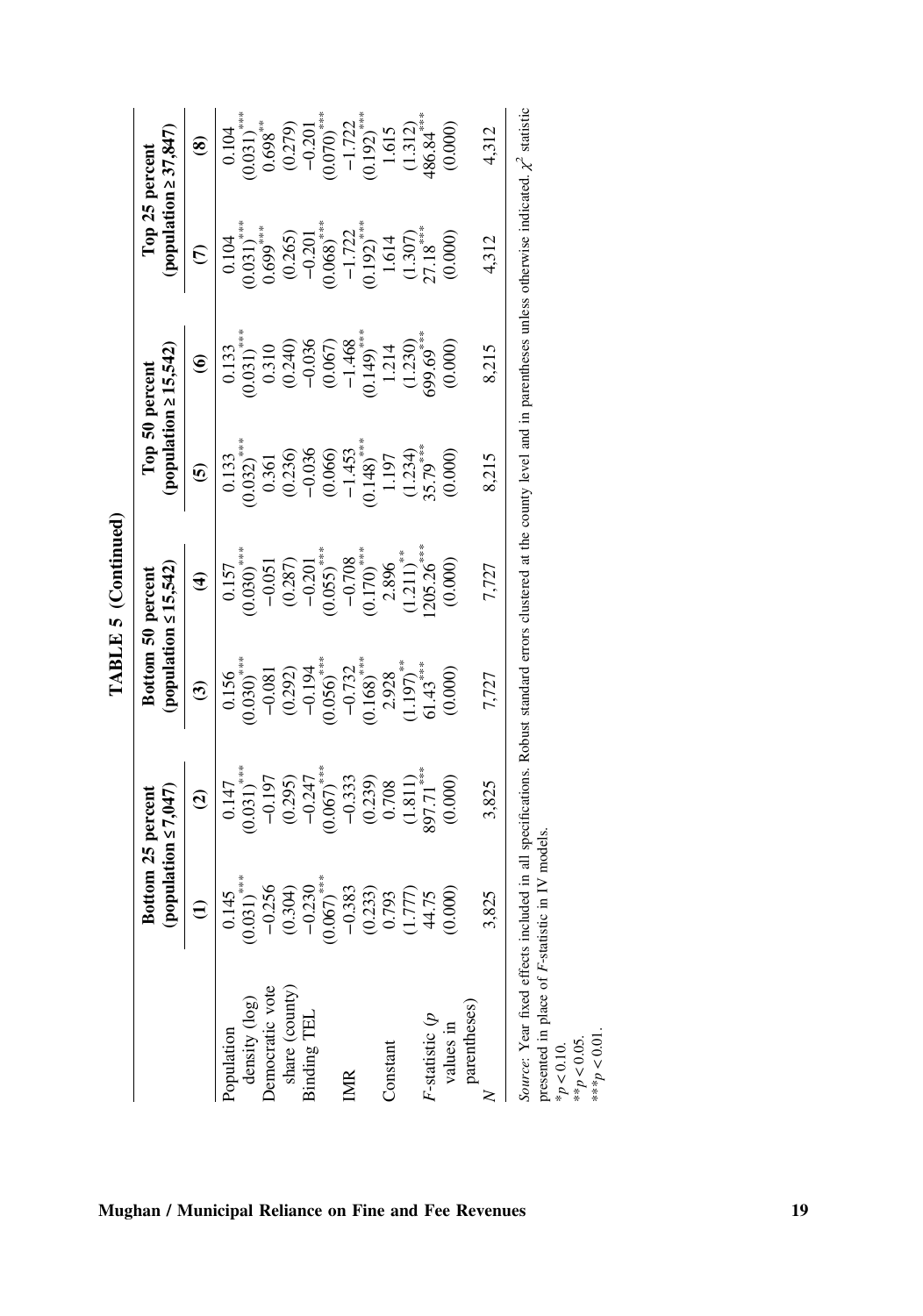the IV estimates, the smallest cities generate \$1.31 more in fine and fee revenue per resident than do the largest cities. $18$ 

Differences in the control variables' point estimates across population size provide further insight into revenue‐generating activities. A one percent increase in the Black share of city population increases fine and fee revenue by twice as much in the smallest (columns 1 and 2) relative to the largest (columns 7 and 8) cities. If this relationship results from city governments targeting disempowered minorities as a revenue source (Sances and You 2017), then these results suggest smaller city governments more fully engage in such behavior. Turning to the financial variables, in all but the smallest cities (columns 1 and 2), property tax revenues are a negative and highly significant predictor of fine and fee revenue  $(p < 0.01)$ . It may be that small cities with courts maximize criminal justice revenues regardless of available tax dollars, a conclusion that is consistent with descriptive statistics showing that among cities with municipal courts, those in the bottom quartile of the population distribution generate \$31 per capita in fine and fee revenue compared to \$22 per capita among those in the top quartile.<sup>19</sup>

After racial composition, the amount city governments spend on their policing function is the strongest predictor of fine and fee revenue and has over twice the predictive power in the smallest cities. It appears that relative to their peers in larger cities, small city law enforcement agencies are more likely to channel funding increases into revenue‐positive activities. An alternative explanation is that police departments in larger cities perform a greater array of functions and as a result, increases in funding may be devoted to non-revenue generating functions.

Next, I consider how the impact of municipal courts varies with property tax revenues. The results from Equation 2 are reported in Table 6.

Column 1 contains models without control variables while column 2, the preferred specification, includes the full set of controls. The results indicate that municipal courts are positively related to fine and fee revenues; however, this relationship is mitigated by property tax revenues. Figure 2 allows for a visual interpretation of the estimates in column 2.

The solid line, giving the relationship between property taxes and fines and fees in the absence of a municipal court, is slightly upward sloping. However, in cities with courts, there is a clear, negative relationship; these cities raise less money through criminal justice fines and fees as property tax revenues increase. Moreover, at high levels of property tax collections, court status has no statistical or substantive impact on fine and fee revenues. This result is robust to the inclusion of city fixed effects and provides support for claims that cities that are unwilling or unable to increase taxes use their criminal justice systems to replace the needed tax dollars. $20$ 

<sup>&</sup>lt;sup>18</sup>Calculated by taking the difference of the exponential values of the point estimates on the municipal courts dummy in columns 2 and 8, \$2.78–\$1.47.

 $19$ The equivalent statistics for small and large cities without courts are \$11 and \$13, respectively.

<sup>&</sup>lt;sup>20</sup>Regression results from a city fixed effects model and a visual depiction of the results can be found in Table A2 and Figure A2 of the Appendix.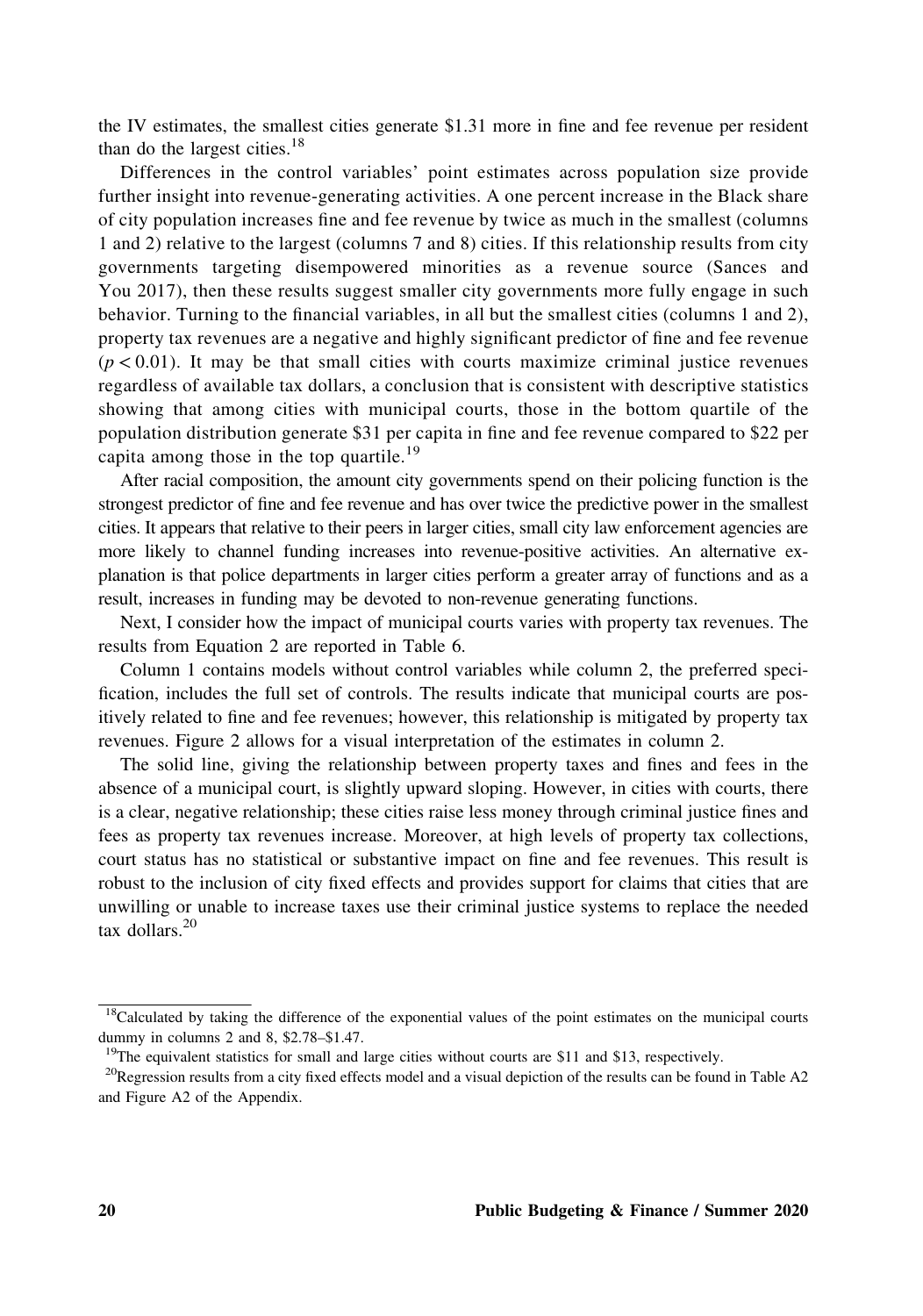|                                                  | (1)                   | (2)                    |
|--------------------------------------------------|-----------------------|------------------------|
| Municipal court                                  | ***<br>2.034 (0.362)  | $1.648~(0.314)$ ***    |
| Property tax revenue (log, pc)                   | $0.136$ $(0.058)$ **  | 0.039(0.043)           |
| Municipal court x property tax revenue           | $-0.195(0.061)$       | $-0.156(0.049)$        |
| Black population share                           |                       | 1.492(0.253)           |
| Black population share <sup>2</sup>              |                       | ***<br>$-1.217(0.342)$ |
| City population (log)                            |                       | $-0.033(0.020)$        |
| County F&F revenue                               |                       | $0.024$ $(0.013)^*$    |
| Police $exp$ (log, $pc$ )                        |                       | 0.127(0.021)           |
| Judicial exp (log, pc)                           |                       | $0.098$ $(0.018)$ ***  |
| Earnings (log)                                   |                       | $-0.009(0.097)$        |
| Total grants (log, pc)                           |                       | 0.004(0.010)           |
| Property crimes reported (log, pc)               |                       | $-0.000(0.037)$        |
| Population density (log)                         |                       | $0.149(0.027)$ ***     |
| Democratic vote share (county)                   |                       | 0.032(0.218)           |
| Binding TEL                                      |                       | $-0.073(0.048)$        |
| <b>IMR</b>                                       | (0.155)<br>$-2.058$   | $-1.276***$ (0.117)    |
| Constant                                         | $2.404***$<br>(0.343) | 1.593(0.117)           |
| $F$ -statistic ( <i>p</i> values in parentheses) | $89.73***$<br>(0.000) | $80.71$ *** (0.000)    |
| Controls                                         | N <sub>0</sub>        | Yes                    |
| N                                                | 15,942                | 15,942                 |

TABLE 6 Relationship Between Municipal Courts, Fine & Fee, and Tax Revenue

Source: Year fixed effects are included in all specifications. Robust standard errors clustered at the county level and in parentheses unless otherwise indicated.

 $*_{p}$  < 0.10.

 $**p < 0.05$ .  $***p<0.01$ .

### DISCUSSION AND CONCLUSION

Using a new dataset on municipal courts and local government financial and demographic characteristics, this paper examines the effect of financial incentives on extractive revenue practices in U.S. cities and their interaction with tax policy. A finding running throughout is that municipal courts are positively associated with criminal justice fine and fee revenues. Although the intergovernmental redistribution of these revenues engendered by municipal courts prevents direct interpretation of the magnitude of this effect, we can gain valuable insight into the relationship by studying the effect municipal courts have on fines and fees in different settings.

Consistent with existing anecdotal and descriptive evidence (Maciag 2019) and Hypothesis 2, local courts have the largest effect on fine and fee revenues in small cities. In these cities, fine and fee revenue responds positively to increases in police funding but does not decrease as property crime rates increase. In larger cities, fine and fee revenue is less responsive to changes in police funding and decreases as crime rates increase, suggesting police shift resources away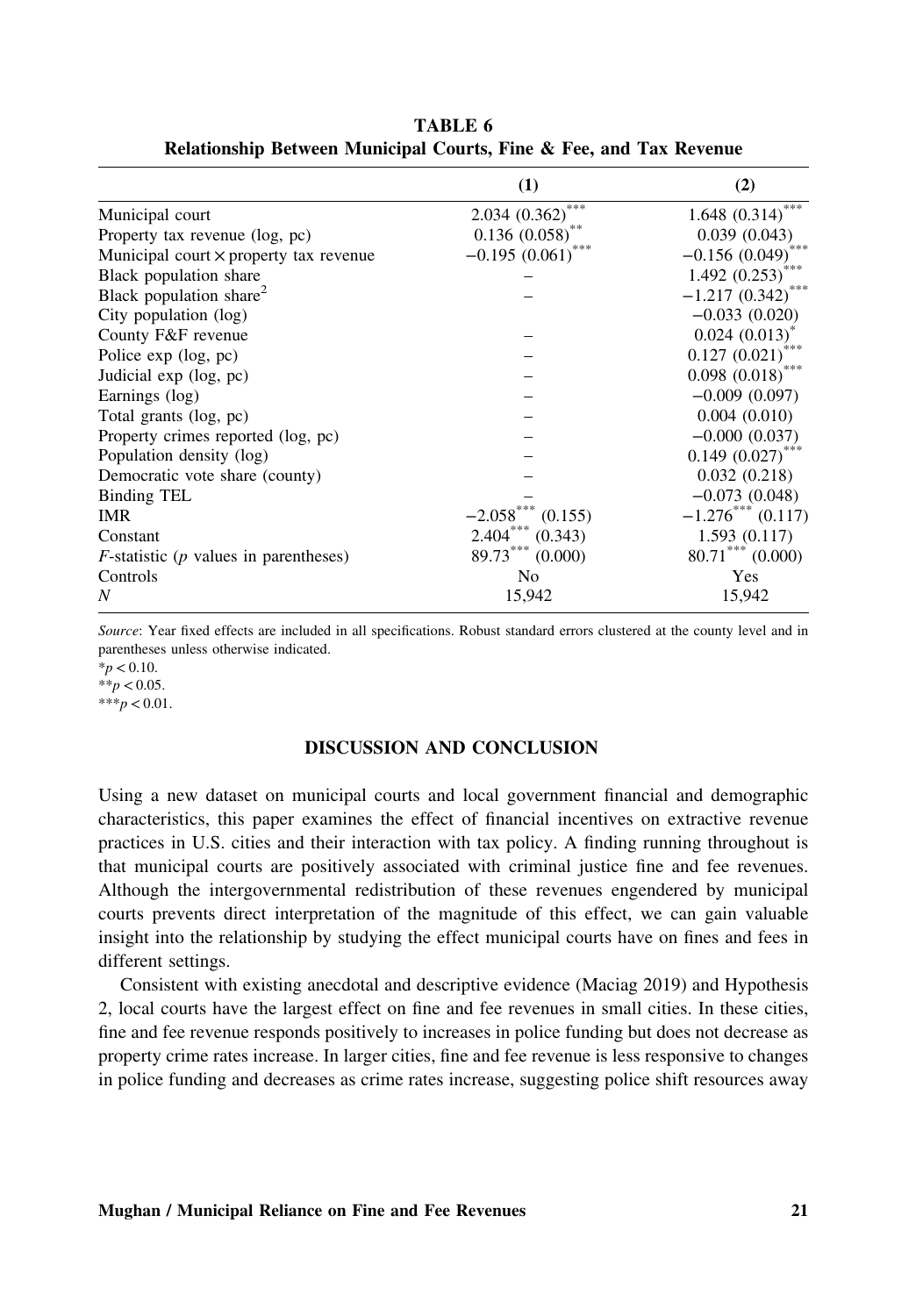FIGURE 2 The Impact of Local Courts on Fine & Fee Revenues as Property Tax Collections Increase



Because the per capita property tax variable is log transformed, the values on the x-axis are not directly interpretable.

from traffic enforcement when there are competing demands for their services. Taxing capacity (measured as per capita property tax yield) exerts a negative influence on fine and fee revenue across city size, providing support for Hypothesis 3; cities are less prone to look to their criminal justice systems for money when they are raising funds via property taxation. Taken together, variation in the effect of various control variables and the magnitude of the impact of municipal courts are interpreted as evidence of a revenue motivation at work in local criminal justice systems.

This paper builds on previous work studying how a city's racial composition impacts reliance on fine and fee revenues and on a broader literature studying the financial determinants of law enforcement. At the same time, this paper makes several novel contributions to existing knowledge. It is the first empirical study of the role local courts play in municipal finances and their impact on revenue‐generating activity in the judicial branch. Second, it provides additional evidence that a key component of the public policy problem referred to as "policing-forprofit" is financial—governments that lack taxing power look for revenue elsewhere. Finally, this research shows that smaller local governments appear to be more susceptible to the problematic issues associated with fines and fees. The clear and critical policy implication is that politicians who want to address these issues should reconsider how municipal courts are funded (if not their very existence), particularly in smaller municipalities. It is also a particularly timely question as legal and moral questions surrounding criminal justice revenue practices in U.S. cities are mounting. More research is needed to develop an understanding of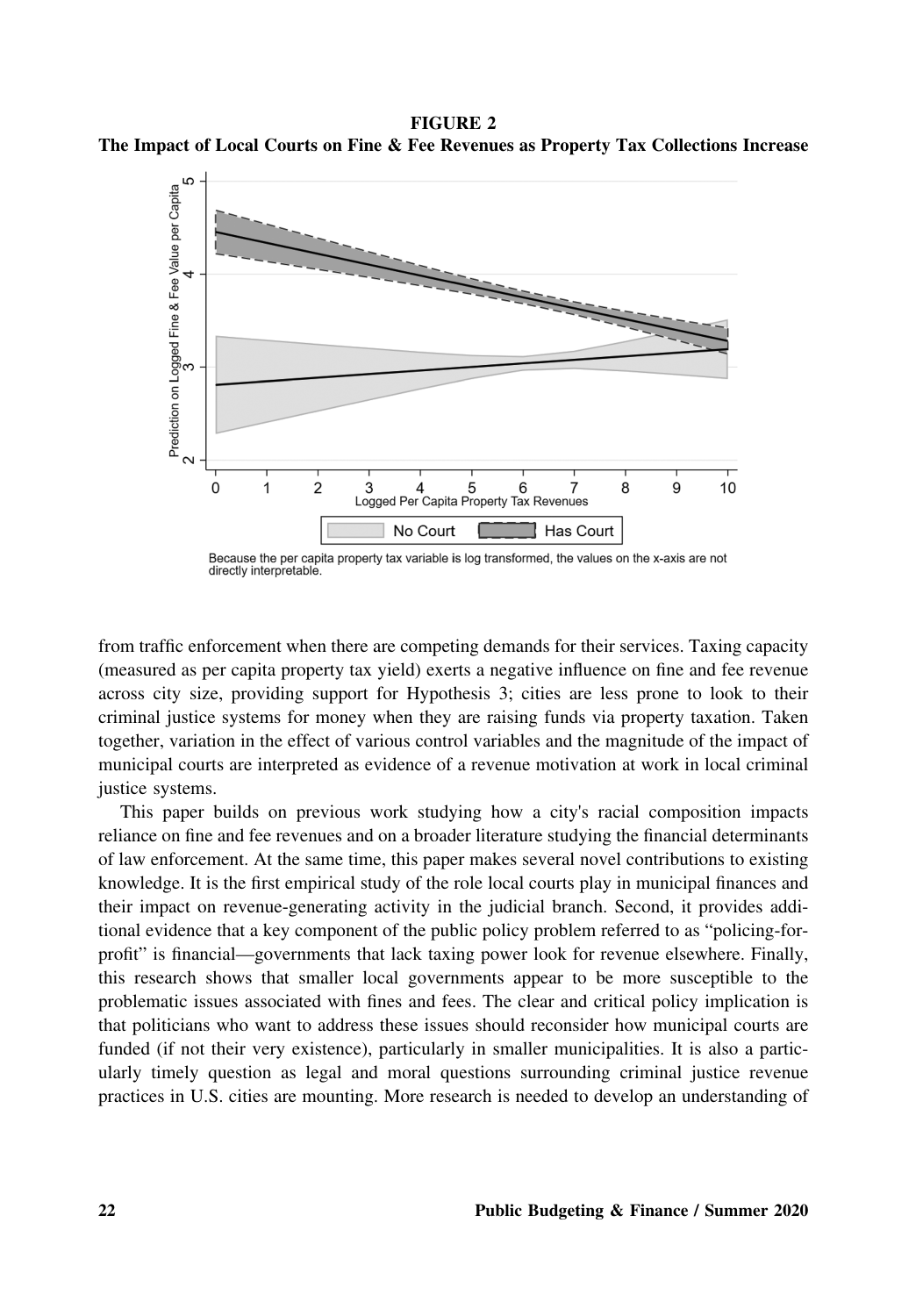how the financial incentives created by municipal courts interact with municipal finances and city characteristics, with a particular focus on the racial composition of cities. Future work would certainly benefit from better data on municipal courts, but given the current state of knowledge, this paper is a step in the right direction.

### REFERENCES

- Baicker, Katherine and Mireille Jacobson. 2007. "Finders Keepers: Forfeiture Laws, Policing Incentives, and Local Budgets." Journal of Public Economics. 91 (11–12): 2113–2136.
- Bannon, Alicia, Nagrecha Mitali, and Diller Rebekah. 2010. Criminal Justice Debt: A Barrier to Reentry. New York: Brennan Center for Justice at New York University School of Law.
- Barr, Carl. 1980. "The Scope and Limits of Court Reform." Justice System Journal. 5 (3): 274–290.
- Brunori, David. 2007. Local Tax Policy: A Federalist Perspective, Washington DC: The Urban Institute.
- Carpenter, Dick M., Kyle Sweetland, and Jennifer McDonald. 2019. Price of Taxation by Citation: Case Studies of Three Georgia Cities That Rely Heavily of Fines and Fees. Institute for Justice. Retrieved from<https://ij.org/wp-content/uploads/2019/10/Taxation-by-Citation-FINAL-USE.pdf>
- Cleek, Ashley. 2019. Court Fees Increasingly a Bad Deal for Alabama. WBHM. Retrieved from [https://](https://wbhm.org/feature/2015/alabamas-court-fee-problem/) [wbhm.org/feature/2015/alabamas-court-fee-problem/](https://wbhm.org/feature/2015/alabamas-court-fee-problem/)
- Garrett, Thomas A. and Gary A. Wagner. 2009. "Red Ink in the Rearview Mirror: Local Fiscal Conditions and the Issuance of Traffic Tickets." The Journal of Law and Economics. 52 (1): 71–90.
- Gazell, James A. 1998. "Five Great Issues in Judicial Administration." In Handbook of Public Administration. (967‐993), edited by J. Rabin, B. W. Hildreth, and G. J. Miller. New York, NY: Marcel Dekker Inc.
- Glaberson, William. 2006. "In Tiny Courts of N.Y." Abuses of Law and Power. The New York Times (September 25). A1.
- Holcomb, Jefferson E., Marian R. Williams, William D. Hicks, Tomislav V. Kovandzic, and Michele Bisaccia Meitl. 2018. "Civil Asset Forfeiture Laws and Equitable Sharing Activity by the Police." Criminology & Public Policy. 17 (1): 101–127.
- Lamber, Julia and Mary Lee Luskin. 1991. "City and Town Courts: Mapping Their Dimensions." Indiana Law Journal. 67: 59.
- Lahey, Mary Anne, Bruce A. Christenson, and Robert J. Rossi. 2000. Analysis of Trial Court Unification in California, Final Report. San Francisco: American Institutes for Research.
- Maciag, Mike. (2019, September). Addicted to Fines: Small Towns in Much of the Country are Dangerously Dependent on Punitive Fines and Fees. Governing. Retrieved from [https://www.governing.com/topics/](https://www.governing.com/topics/finance/gov-addicted-to-fines.html) fi[nance/gov-addicted-to-](https://www.governing.com/topics/finance/gov-addicted-to-fines.html)fines.html
- Makowsky, Michael D. and Thomas Stratmann. 2009. "Political Economy at Any Speed: What Determines Traffic Citations?" American Economic Review. 99 (1): 509–527.
- Makowsky, Michael D., Thomas Stratmann, and Alex Tabarrok. 2019. "To Serve and Collect: The Fiscal and Racial Determinants of Law Enforcement." The Journal of Legal Studies. 48 (1): 189–216.
- Mauger, Craig. 2011. A Death Sentence for Knightstown Court? Indiana Economic Digest. July 23. Retrieved from [https://indianaeconomicdigest.com/Content/Most-Recent/MostRecent/Article/A-death](https://indianaeconomicdigest.com/Content/Most-Recent/MostRecent/Article/A-death-sentence-for-Knightstown-Court-/31/135/60985)[sentence-for-Knightstown-Court-/31/135/60985](https://indianaeconomicdigest.com/Content/Most-Recent/MostRecent/Article/A-death-sentence-for-Knightstown-Court-/31/135/60985)
- Mughan Siân, Li Danyao, Nicholson‐Crotty Sean. 2020. When Law Enforcement Pays: Costs and Benefits for Elected Versus Appointed Administrators Engaged in Asset Forfeiture. The American Review of Public Administration 50 (3): 297–314.
- Mullins, Daniel R. and Philip G. Joyce. 1996. "Tax and Expenditure Limitations and State and Local Fiscal Structure: An Empirical Assessment." Public Budgeting & Finance. 16 (1): 75–101.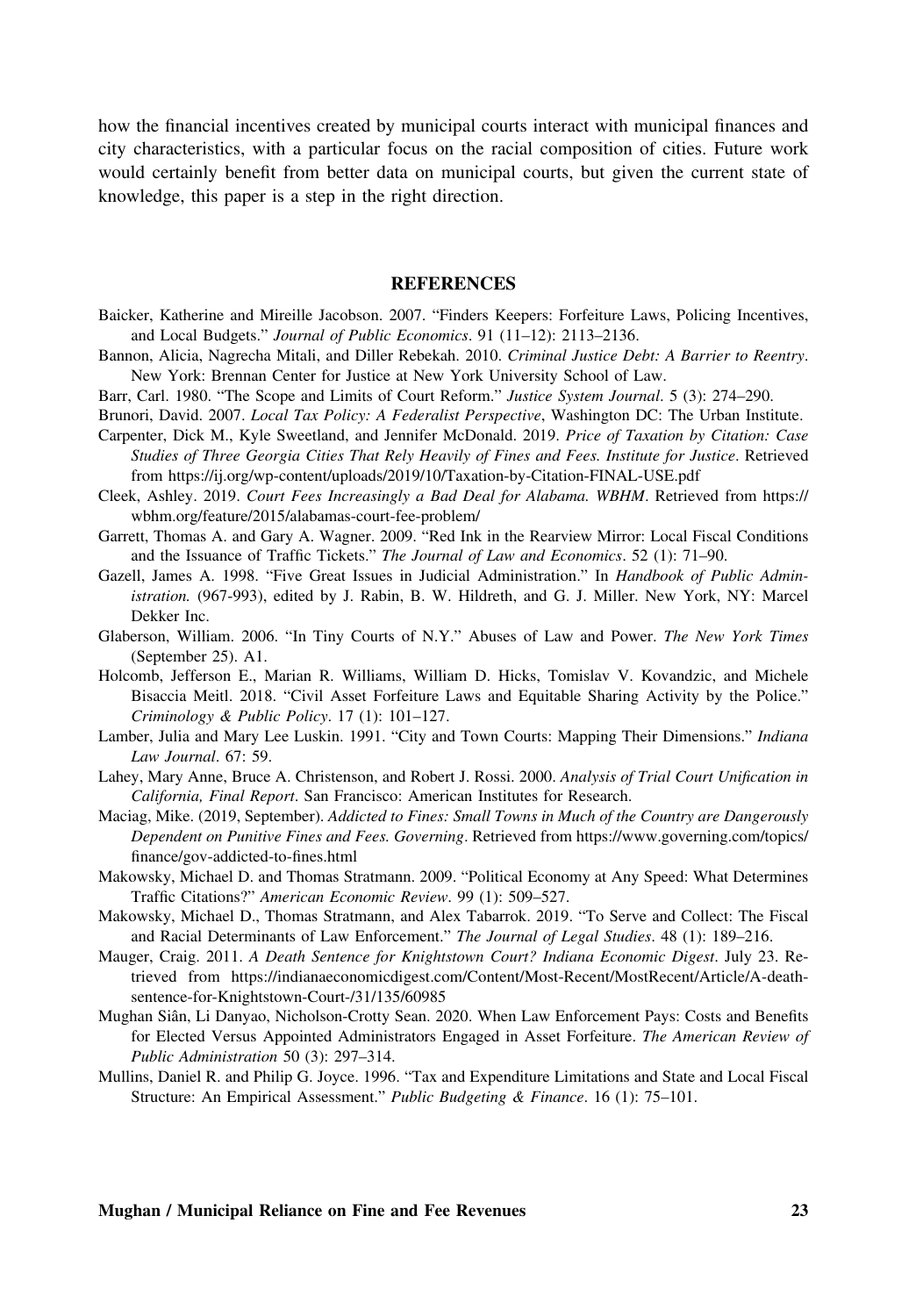- New York Justice Court Task Force. 2015. Justice Court Manual. Retrieved from [https://www.nycourts.](https://www.nycourts.gov/courts/townandvillage/) [gov/courts/townandvillage/](https://www.nycourts.gov/courts/townandvillage/)
- Nicholson‐Crotty, Sean, Jill Nicholson‐Crotty, and Sergio Fernandez. 2017. "Will More Black Cops Matter? Officer Race and Police-Involved Homicides of Black Citizens." Public Administration Review. 77 (2): 206–216.
- Olson, Susan M. and David A. Huth. 1998. "Explaining Public Attitudes Toward Local Courts." The Justice System Journal. 20: 41.
- Public Affairs Research Council of Alabama. 2015. PARCA Court Cost Study. Retrieved from [https://www.](https://www.alabar.org/assets/2015/03/PARCA-Court-Cost-Study-FINAL-3-5-15.pdf) [alabar.org/assets/2015/03/PARCA-Court-Cost-Study-FINAL-3-5-15.pdf](https://www.alabar.org/assets/2015/03/PARCA-Court-Cost-Study-FINAL-3-5-15.pdf)
- Raftery, William. 2013. "Unification and Bragency: Century of Court Organization and Reorganization." Judicature. 96 (6): 337–347.
- Rivers, Mary Jean and Barbara M. Yates. 1997. "City Size and Geographic Segmentation in the Municipal Bond Market." The Quarterly Review of Economics and Finance. 37 (3): 633–645.
- Sances, Michael W. and Hye Young You. 2017. "Who Pays for Government? Descriptive Representation and Exploitative Revenue Sources." The Journal of Politics. 79 (3): 1090–1094.
- Simonsen, Bill, Mark D. Robbins, and Lee Helgerson. 2001. "The Influence of Jurisdiction Size and Sale Type on Municipal Bond Interest Rates: An Empirical Analysis." Public Administration Review. 61 (6): 709–717.
- Singla, Akheil, Charlotte Kirschner, and Samuel B. Stone. 2019. "Race, Representation, and Revenue: Reliance on Fines and Forfeitures in City Governments." Urban Affairs Review. 56 (4): 1132–1167.
- Skidmore, Mark. 1999. "Tax and Expenditure Limitations and the Fiscal Relationships Between State and Local Governments." Public Choice. 99 (1‐2): 77–102.
- Su Min. 2020. Taxation by Citation? Exploring Local Governments' Revenue Motive for Traffic Fines. Public Administration Review 80 (1): 36–45.<http://doi.org/10.1111/puar.13125>
- Supreme Court of Kansas. 2018. Ad Hoc Committee on Bond Practices, Fines and Fees in Municipal Courts. Retrieved from [https://www.kscourts.org/KSCourts/media/KsCourts/court%20administration/](https://www.kscourts.org/KSCourts/media/KsCourts/court%20administration/AdHocCommitteeMunicipalCourtsReport.pdf) [AdHocCommitteeMunicipalCourtsReport.pdf](https://www.kscourts.org/KSCourts/media/KsCourts/court%20administration/AdHocCommitteeMunicipalCourtsReport.pdf)
- Supreme Court Committee of New Jersey. 2018. Report of the Supreme Court Committee on Municipal Court Operations, Fines, and Fees. New Jersey: Administrative Office of the Court.
- Sun, Rui. 2014. "Reevaluating the Effect of Tax and Expenditure Limitations: An Instrumental Variable Approach." Public Finance Review. 42 (1): 92–116.
- Tennessee Comptroller of the Treasury, Office of Research. 2004. Tennessee's Court System: Is Reform Needed? By John G. Morgan. Retrieved from [https://comptroller.tn.gov/content/dam/cot/orea/](https://comptroller.tn.gov/content/dam/cot/orea/documents/orea-reports-2004/2004_OREA_CourtReform.pdf) [documents/orea-reports-2004/2004\\_OREA\\_CourtReform.pdf](https://comptroller.tn.gov/content/dam/cot/orea/documents/orea-reports-2004/2004_OREA_CourtReform.pdf)
- U.S. Department of Justice, Civil Rights Division. 2015. Investigation of the Ferguson Police Department. U.S. Department of Justice.
- Worrall, John L, and Kovandzic, Tomislav V. 2008. Is Policing for Profit? Answers from Asset Forfeiture. Criminology & Public Policy 7 (2): 219–244.

# APPENDIX

### Municipal Courts and the Distribution of Fine and Fee Revenues

Municipal courts alter the distribution of fine and fee revenues across levels of government. Take City A for example: City A does not have a court. Therefore, traffic tickets issued by law enforcement are filed in county courts and the resulting fine and fee revenues are retained by the county government. In an alternate universe, City A operates a court, and as a result, those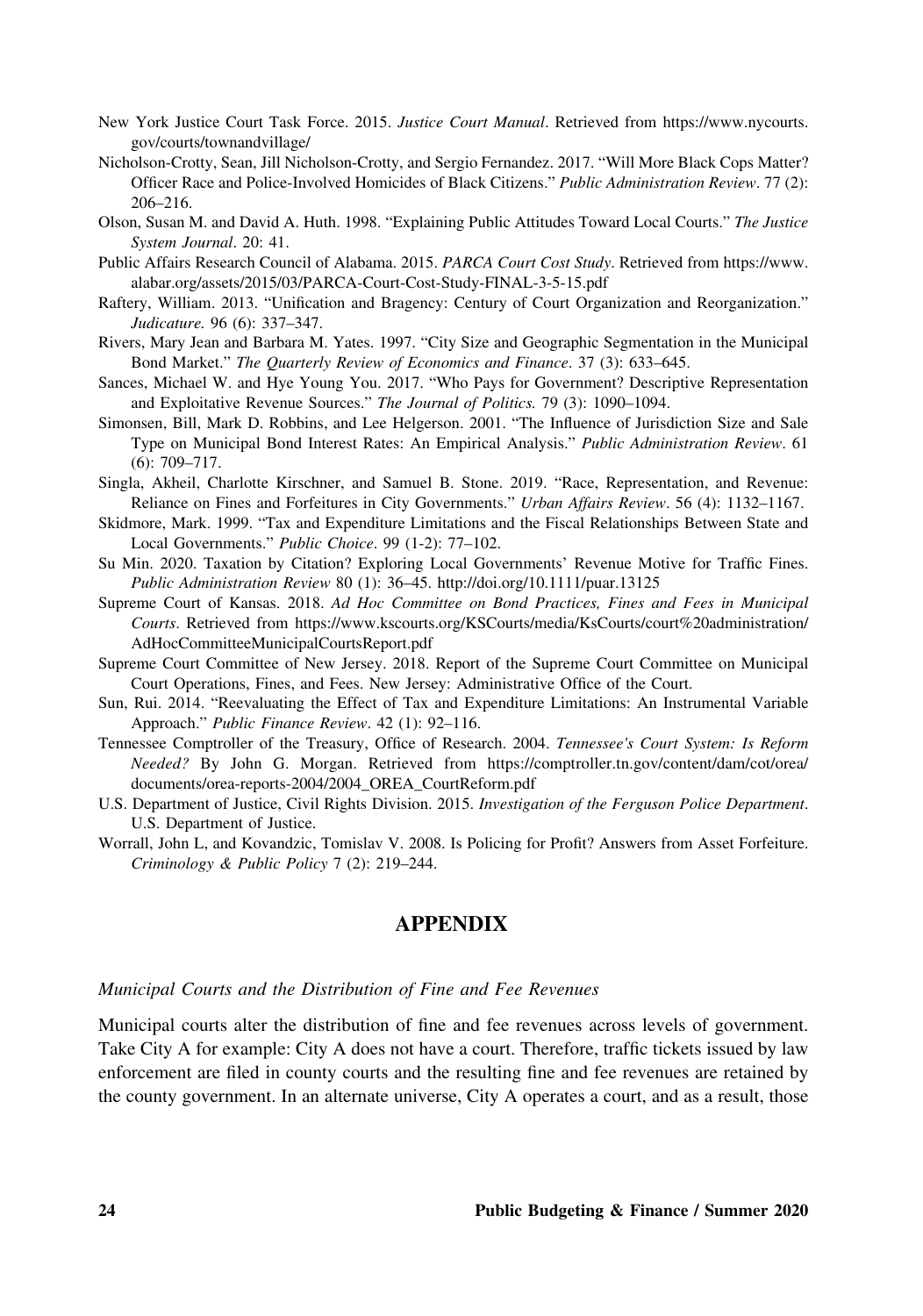|                       | State law does not allow courts |                       |                  |                      | State law allows courts |                     |
|-----------------------|---------------------------------|-----------------------|------------------|----------------------|-------------------------|---------------------|
|                       | (1)                             | (2)                   | (3)              | (4)                  | (5)                     | (6)                 |
| Municipal F&F revenue | $-0.096(0.092)$                 | $-0.1211*$<br>(0.066) | 0.008<br>(0.035) | $-0.099*$<br>(0.059) | $-0.002$<br>(0.048)     | $0.053*$<br>(0.032) |
| N<br>Fixed effects    | 5,786<br>None                   | 5.786<br>State        | 5.786<br>County  | 9.034<br>None        | 9.034<br>State          | 9.034<br>County     |

TABLE A1 Do Municipal Fine and Fee Revenues Detract from County Fine and Fee Revenues?

Source: Year fixed effects and control variables are included in all specifications. Robust standard errors clustered at the county level.

 $*<sub>p</sub> < 0.10$ .

| (1)             | (2)                 |
|-----------------|---------------------|
|                 | $1.067(0.639)*$     |
| 0.078(0.099)    | $-0.005(0.091)$     |
| $-0.141(0.103)$ | $-0.080(0.097)$     |
|                 | $1.383(0.600)**$    |
|                 | $-0.870(0.892)$     |
|                 | $0.028(0.013)$ **   |
|                 | 0.025(0.027)        |
|                 | $0.042(0.016)$ ***  |
|                 | $0.215(0.129)$ *    |
|                 | $-0.026(0.009)$ *** |
|                 | 0.003(0.033)        |
|                 | 0.049(0.033)        |
|                 | 0.358               |
|                 | (0.282)             |
|                 | $0.208***$          |
|                 | (0.075)             |
| $-1.621***$     | $-1.286***$         |
| (.259)          | (0.117)             |
| $20.32***$      | $15.69***$          |
| (0.000)         | (0.000)             |
| Yes             | <b>Yes</b>          |
| N <sub>0</sub>  | Yes                 |
| 15,942          | 15,942              |
|                 | $1.469(0.669)$ **   |

TABLE A2 Relationship Between Municipal Courts, Fine & Fee, and Tax Revenue

Source: Year fixed effects are included in all specifications. Robust standard errors clustered at the county level and in parentheses unless otherwise indicated.

 $*$ p < 0.10.  $**p < 0.05$ .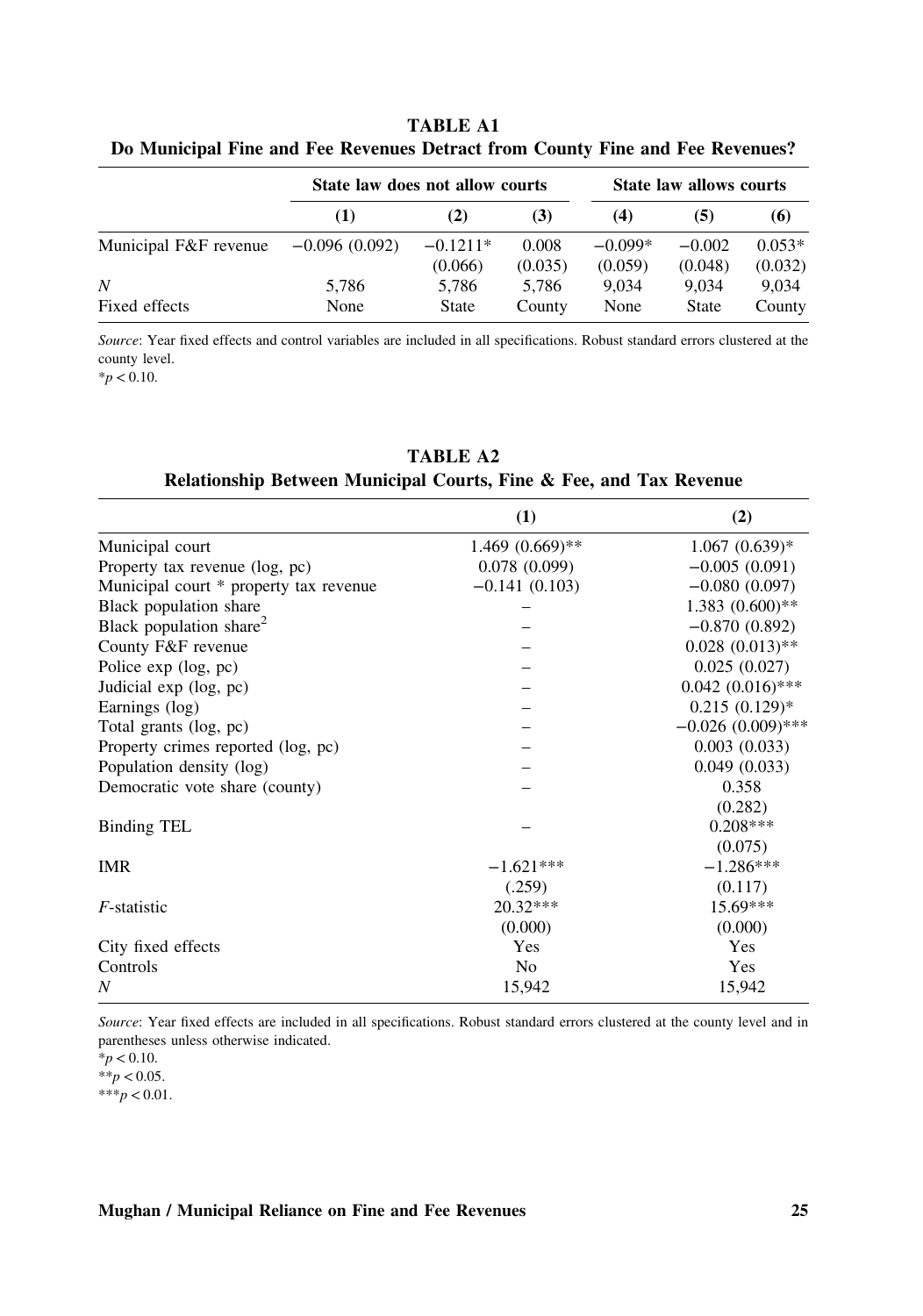FIGURE A1 Relationship Between Municipal and County Fine and Fee Revenue



Notes: The figure plots total county fine and fee revenue against total municipal fine and fee revenue, by county. The dashed line is the line of best fit. If there is a fixed amount of fine and fee revenues, an increase in municipality's share of fine and fee revenues would necessitate a decrease in the county share and the scatterplots would depict a negative relationship. Instead, there is a positive relationship, suggesting that the pool of criminal justice revenues is expandable.

same traffic tickets are filed in City A's court and the resulting profits are retained locally. This poses a problem for regression analysis as a finding indicating a positive relationship between municipal court status and fine and fee revenues may simply reflect the redirection of fine and fee revenues from state and county government funds to local general funds. If this is the case, any increase in municipal fine and fee revenues necessitates a decrease in fine and fee monies flowing to counties (and vice versa). In other words, there is a fixed amount to be collected through the levying of fines and fees, and the only effect of municipal courts is to alter the intergovernmental distribution of these revenues.

Alternatively, the pool of criminal justice revenues could be expandable. This is true if, for example, municipal courts lead to the passage of new ordinance violations or an increase in the number or amount of tickets issued (Carpenter, Sweetland, and McDonald 2019). If this is the case, municipal courts need not detract from county's fine and fee haul and the estimate on the municipal court indicator in Equation 1 reflects some amount of revenue‐generating activity in local justice systems.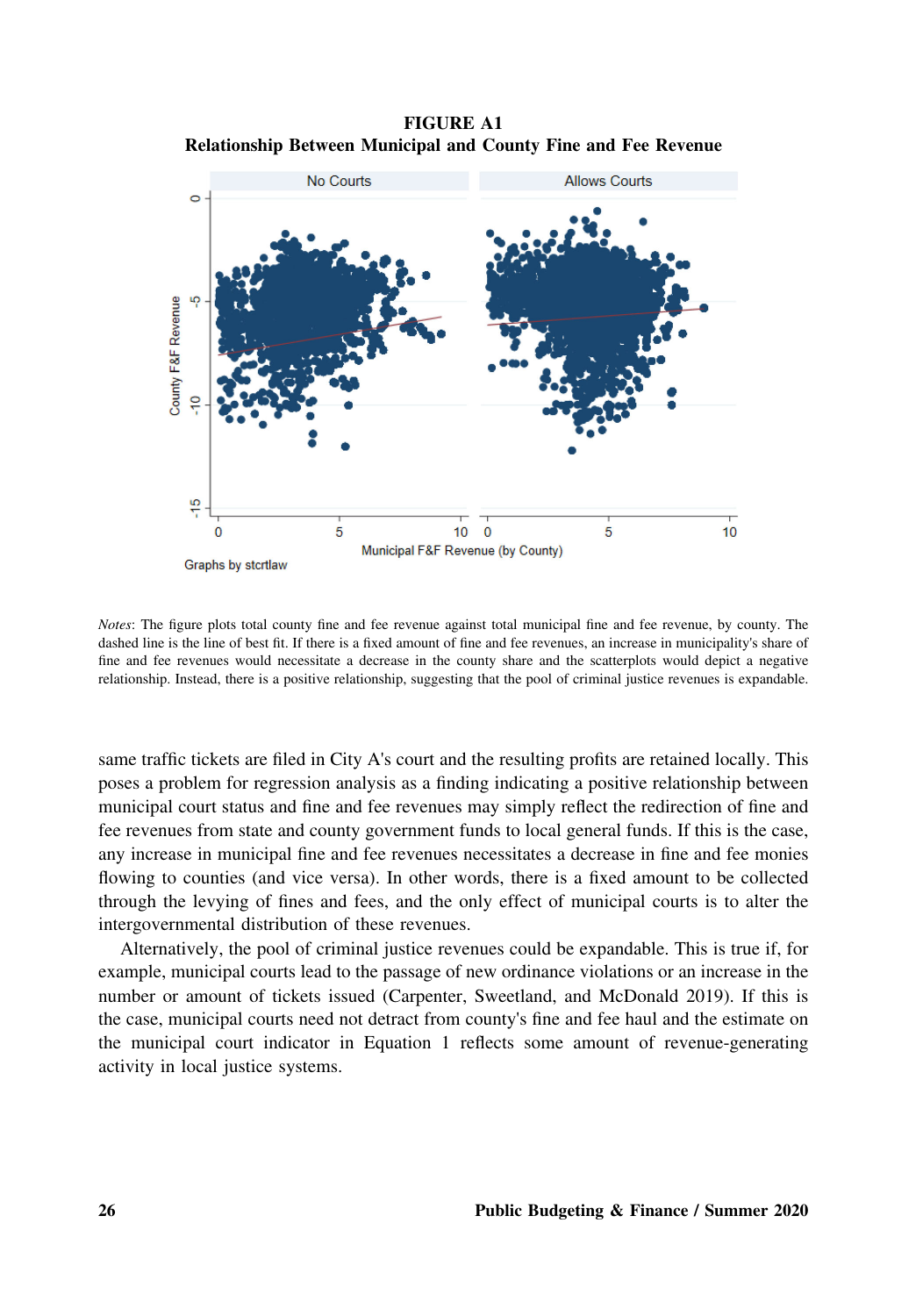FIGURE A2 The Impact of Local Courts on Fine & Fee Revenues as Property Tax Collections Increase with City Fixed Effects



Because the per capita property tax variable is log transformed, the values on the x-axis are not directly interpretable.

To rule out the first scenario, municipal fine and fee revenue is aggregated to the county level. If the only effect of municipal courts is to change the intergovernmental distribution of fine and fee revenues, then there must be a negative relationship between the county and municipal fine and fee monies (where the latter is aggregated to the county level). Figure 1A depicts this relationship in states that do and do not allow for municipal courts.

In each scenario, the regression line is upward sloping, providing support for the contention that fine and fee revenues are not zero sum; monies received by local governments need not detract from those received by county governments.

To test this relationship empirically, the logged value of per capita county fine and fee revenue is regressed on the aggregated municipal measure, a variety of controls, and year and county fixed effects in states that allow and do not allow for local courts. Results of this analysis are reported in Table 1A.

The preferred specification uses county fixed effects (columns 3 and 6) because it accounts for time‐invariant, unobservable characteristics of counties, such as preferences for criminal justice revenues. Looking first at states without municipal courts, within a county, a one percent increase in per capita municipal court fine and fee revenues is associated with a 0.008 percent increase in per capita county fine and fee revenues, an effect that is statistically and substantively insignificant. However, within counties located in states allowing for municipal courts, a one percent increase in municipal court fine and fee revenues is associated with a